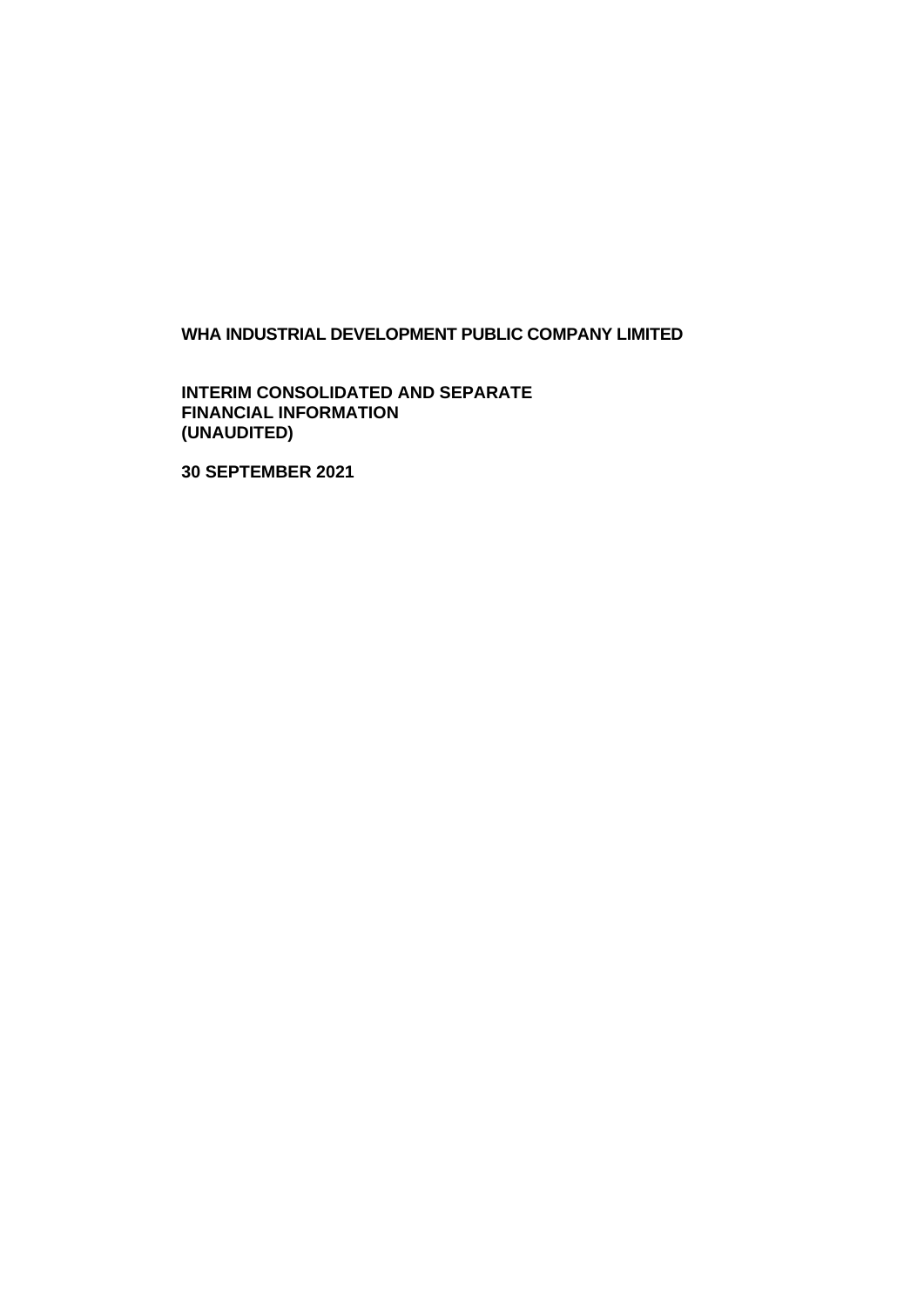# **AUDITOR'S REPORT ON THE REVIEW OF THE INTERIM FINANCIAL INFORMATION**

#### To the Shareholders and the Board of Directors of WHA Industrial Development Public Company Limited

I have reviewed the interim consolidated financial information of WHA Industrial Development Public Company Limited and its subsidiaries, and the interim separate financial information of WHA Industrial Development Public Company Limited. These comprise the consolidated and separate statements of financial position as at 30 September 2021, the related consolidated and separate statements of comprehensive income for the three-month and nine-month periods then ended, changes in equity and cash flows for the nine-month period then ended, and the condensed notes to the interim financial information. Management is responsible for the preparation and presentation of this interim consolidated and separate financial information in accordance with Thai Accounting Standard No.34, "Interim Financial Reporting". My responsibility is to express a conclusion on this interim consolidated and separate financial information based on my review.

#### **Scope of review**

I conducted my review in accordance with the Thai Standard on Review Engagements 2410, "Review of interim financial information performed by the independent auditor of the entity". A review of interim financial information consists of making inquiries, primarily of persons responsible for financial and accounting matters, and applying analytical and other review procedures. A review is substantially less in scope than an audit conducted in accordance with Thai Standards on Auditing and consequently does not enable me to obtain assurance that I would become aware of all significant matters that might be identified in an audit. Accordingly, I do not express an audit opinion.

#### **Conclusion**

Based on my review, nothing has come to my attention that causes me to believe that the accompanying interim consolidated and separate financial information is not prepared, in all material respects, in accordance with Thai Accounting Standard No.34, "Interim Financial Reporting".

PricewaterhouseCoopers ABAS Ltd.

**Chanchai Chaiprasit** Certified Public Accountant (Thailand) No. 3760 **Bangkok** 12 November 2021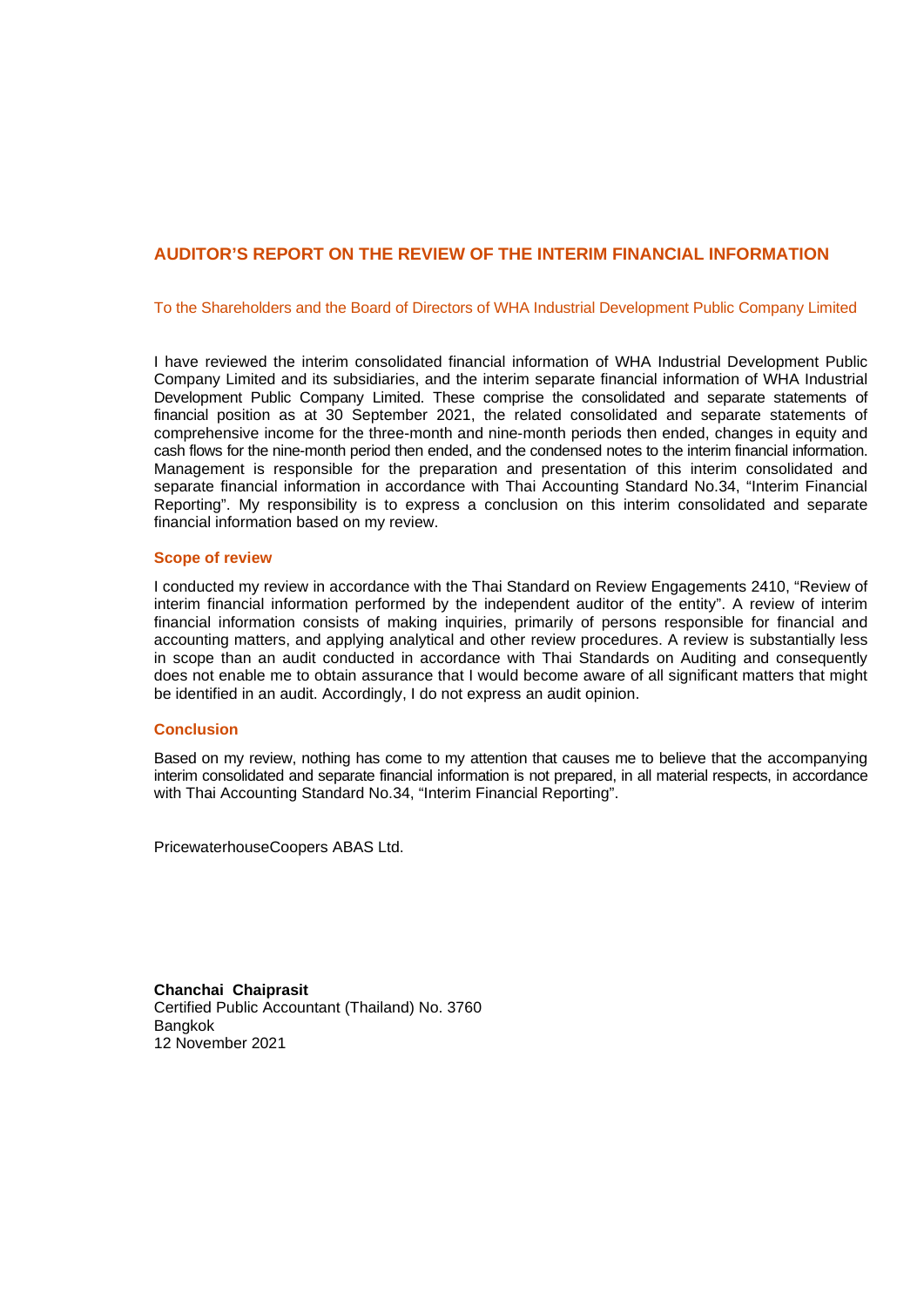|                                         |                | <b>Consolidated</b>   |                  | Separate              |                   |  |  |
|-----------------------------------------|----------------|-----------------------|------------------|-----------------------|-------------------|--|--|
|                                         |                | financial information |                  | financial information |                   |  |  |
|                                         |                | <b>Unaudited</b>      | <b>Audited</b>   | <b>Unaudited</b>      | <b>Audited</b>    |  |  |
|                                         |                | 30 September          | 31 December      | 30 September          | 31 December       |  |  |
|                                         |                | 2021                  | 2020             | 2021                  | 2020              |  |  |
|                                         | <b>Notes</b>   | <b>Baht</b>           | <b>Baht</b>      | <b>Baht</b>           | <b>Baht</b>       |  |  |
| Assets                                  |                |                       |                  |                       |                   |  |  |
| <b>Current assets</b>                   |                |                       |                  |                       |                   |  |  |
| Cash and cash equivalents               |                | 1,729,629,644         | 3, 157, 450, 151 | 261,338,386           | 771,017,501       |  |  |
| Financial assets measured at            |                |                       |                  |                       |                   |  |  |
| amortised cost                          |                | 814,750               | 695,276          |                       |                   |  |  |
| Trade and other receivables, net        |                | 453,768,067           | 458,082,239      | 161,726,886           | 202,079,124       |  |  |
| Short-term loans to related parties     |                | 9,711,700,000         | 10,599,500,000   | 11,330,822,300        | 12, 155, 767, 120 |  |  |
| Real estate development costs           | $\overline{7}$ | 11,185,892,446        | 10,877,544,770   | 1,901,936,238         | 1,841,197,343     |  |  |
| Other current assets                    |                | 277,833,908           | 317,611,662      | 16,264,706            | 26,833,743        |  |  |
| <b>Total current assets</b>             |                | 23,359,638,815        | 25,410,884,098   | 13,672,088,516        | 14,996,894,831    |  |  |
| <b>Non-current assets</b>               |                |                       |                  |                       |                   |  |  |
| Financial assets measured at fair value |                |                       |                  |                       |                   |  |  |
| through profit or loss                  | 5              | 405,478,018           | 414,000,178      |                       |                   |  |  |
| Financial assets measured at fair value |                |                       |                  |                       |                   |  |  |
| through other comprehensive income      | 5              | 1,153,493,944         | 964,425,472      | 1,153,493,944         | 964,425,472       |  |  |
| Investments in associates               |                | 10,949,627,964        | 10,761,964,068   | 982,321,793           | 1,005,517,519     |  |  |
| Investments in subsidiaries             |                |                       |                  | 7,963,319,828         | 7,963,319,828     |  |  |
| Interests in joint ventures             |                | 1,269,193,270         | 1,247,073,621    | 441,249,980           | 441,249,980       |  |  |
| Long-term loans to related parties      |                | 248,490,552           | 248,490,552      |                       |                   |  |  |
| Investment properties, net              |                | 2,805,947,038         | 2,837,861,134    | 209,595,312           | 211,616,181       |  |  |
| Property, plant and equipment, net      |                | 4,636,665,204         | 4,301,089,040    | 71,091,803            | 52,077,589        |  |  |
| Deferred income tax assets              |                | 183, 185, 284         | 184, 137, 758    |                       |                   |  |  |
| Other non-current assets                |                | 635,945,494           | 530,945,009      | 66,310,480            | 46,591,778        |  |  |
| <b>Total non-current assets</b>         |                | 22,288,026,768        | 21,489,986,832   | 10,887,383,140        | 10,684,798,347    |  |  |
| <b>Total assets</b>                     |                | 45,647,665,583        | 46,900,870,930   | 24,559,471,656        | 25,681,693,178    |  |  |
|                                         |                |                       |                  |                       |                   |  |  |

Director \_\_\_\_\_\_\_\_\_\_\_\_\_\_\_\_\_\_\_\_\_\_\_\_\_\_ Director \_\_\_\_\_\_\_\_\_\_\_\_\_\_\_\_\_\_\_\_\_\_\_\_\_\_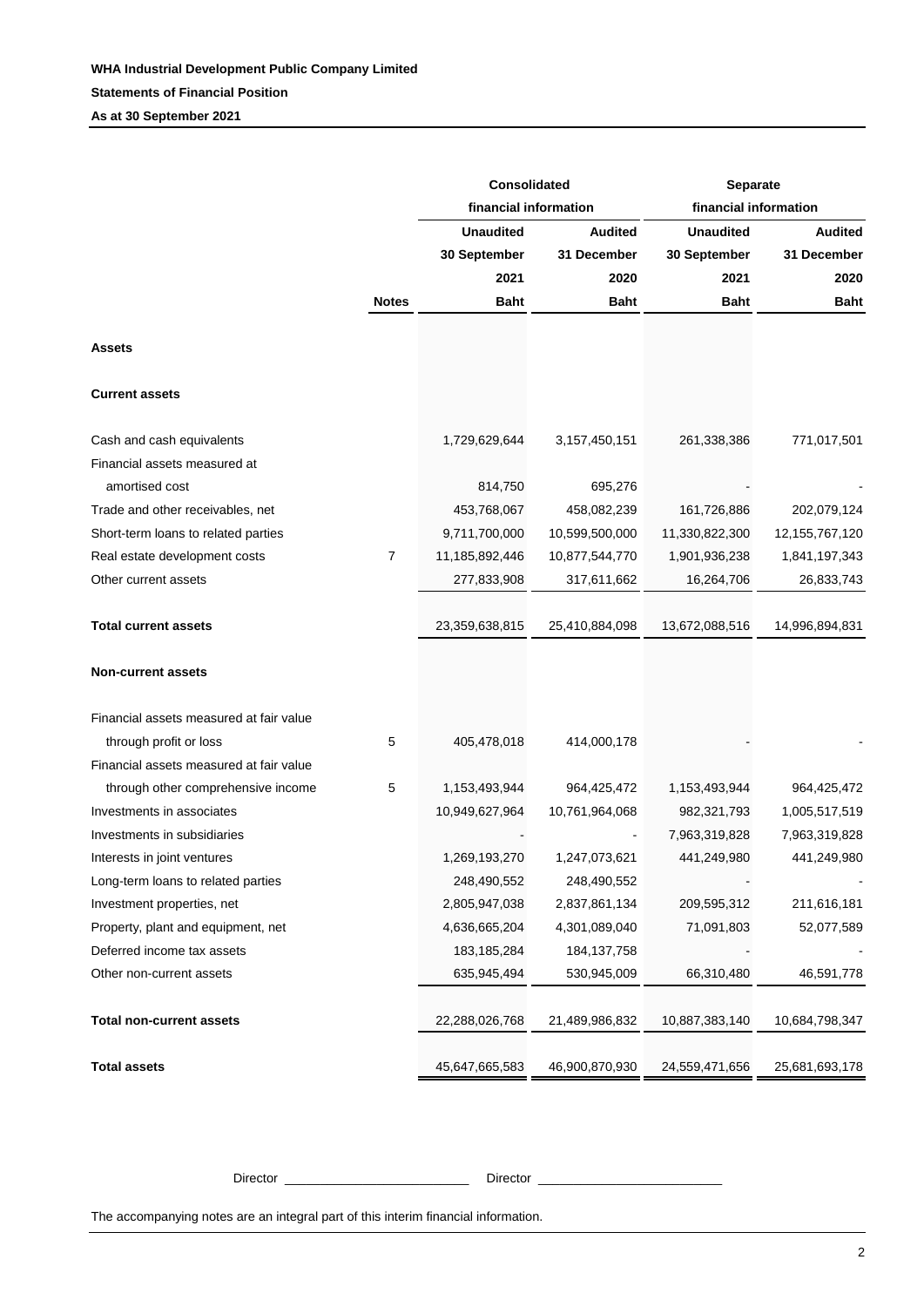|                                       | <b>Consolidated</b> |                       | Separate              |                |  |  |
|---------------------------------------|---------------------|-----------------------|-----------------------|----------------|--|--|
|                                       |                     | financial information | financial information |                |  |  |
|                                       | <b>Unaudited</b>    | <b>Audited</b>        | <b>Unaudited</b>      | <b>Audited</b> |  |  |
|                                       | 30 September        | 31 December           | 30 September          | 31 December    |  |  |
|                                       | 2021                | 2020                  | 2021                  | 2020           |  |  |
|                                       | <b>Baht</b>         | <b>Baht</b>           | <b>Baht</b>           | <b>Baht</b>    |  |  |
| <b>Liabilities and equity</b>         |                     |                       |                       |                |  |  |
|                                       |                     |                       |                       |                |  |  |
| <b>Current liabilities</b>            |                     |                       |                       |                |  |  |
| Short-term loans                      | 999,691,039         |                       |                       |                |  |  |
| Trade and other payables              | 1,485,154,003       | 1,244,720,166         | 559,268,969           | 494,593,493    |  |  |
| Current portion of debenture          |                     | 4,388,560,861         |                       | 1,999,261,542  |  |  |
| Current portion of long-term loans    | 3,818,630,450       | 369,782,612           | 1,819,551,589         | 120,000,000    |  |  |
| Current portion of deferred revenue   | 71,189,422          | 59,200,313            | 13,510,908            | 13,510,908     |  |  |
| Short-term loans from related parties |                     |                       | 5,459,410,854         | 5,545,844,724  |  |  |
| Income tax payable                    | 58,375,646          | 92,781,392            |                       |                |  |  |
| Current portion of lease liabilities  | 24,042,258          | 20,993,788            | 6,489,948             | 6,755,986      |  |  |
| Other current liabilities             | 42,832,885          | 66,746,990            | 8,195,674             | 22,170,461     |  |  |
| <b>Total current liabilities</b>      | 6,499,915,703       | 6,242,786,122         | 7,866,427,942         | 8,202,137,114  |  |  |
| <b>Non-current liabilities</b>        |                     |                       |                       |                |  |  |
| Long-term loans                       | 1,689,555,890       | 7,102,982,354         | 1,689,555,890         | 2,480,000,000  |  |  |
| Debentures                            | 9,100,784,696       | 5,604,086,210         |                       |                |  |  |
| Deferred revenue                      | 2,028,770,278       | 2,083,142,152         | 607,628,769           | 617,761,950    |  |  |
| Lease liabilities                     | 76,711,731          | 45,199,165            | 33,622,160            | 12,343,694     |  |  |
| Deferred income tax liabilities       | 1,104,326,027       | 1,114,695,358         | 23,852,451            | 8,028,913      |  |  |
| Employee benefit obligations          | 111,969,231         | 99,905,932            | 26,362,428            | 23,643,696     |  |  |
| Other non-current liabilities         | 198,784,559         | 197,926,664           | 17,197,113            | 22,327,213     |  |  |
| <b>Total non-current liabilities</b>  | 14,310,902,412      | 16,247,937,835        | 2,398,218,811         | 3,164,105,466  |  |  |
| <b>Total liabilities</b>              | 20,810,818,115      | 22,490,723,957        | 10,264,646,753        | 11,366,242,580 |  |  |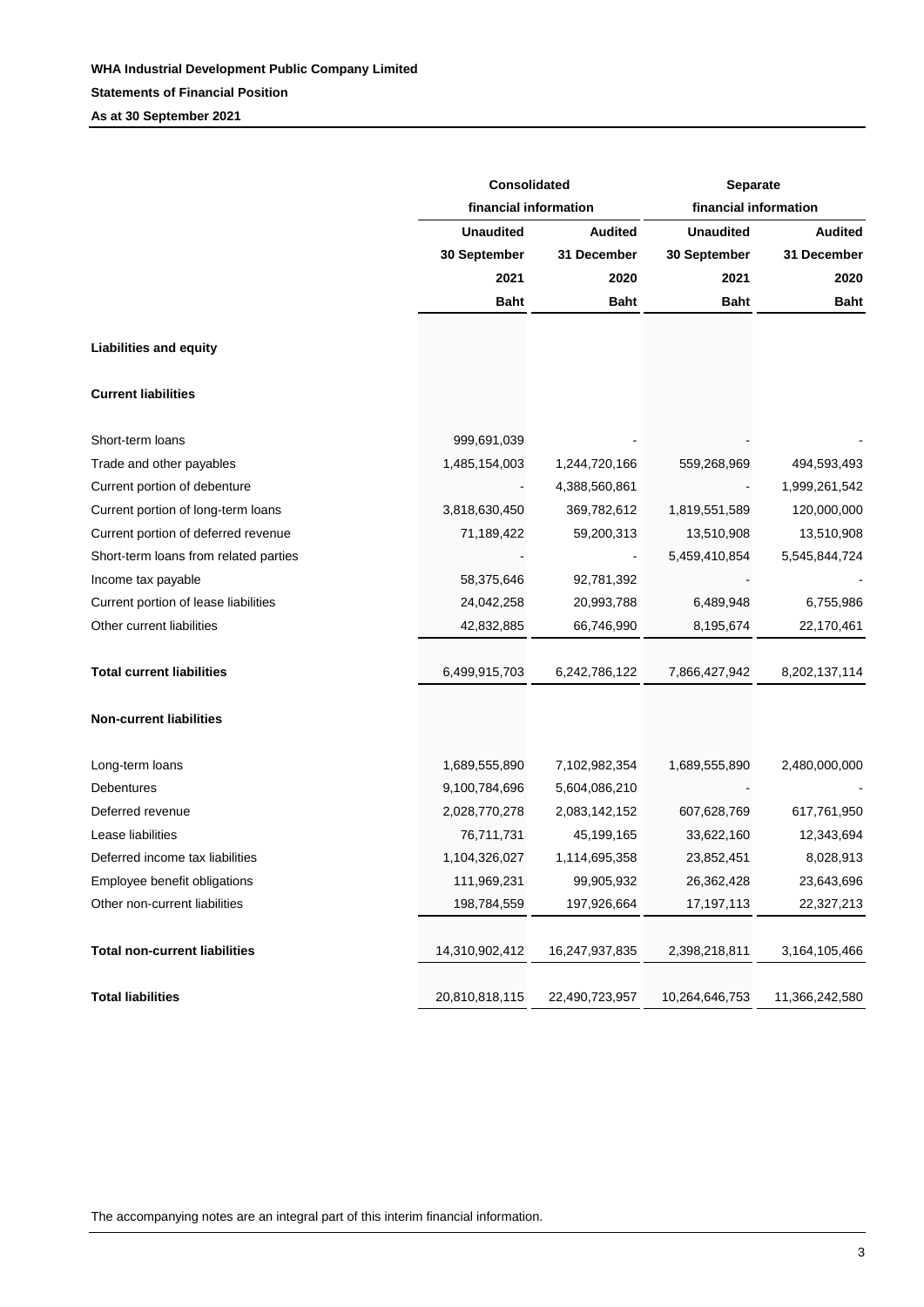|                                        | Consolidated          |                | Separate              |                |  |  |
|----------------------------------------|-----------------------|----------------|-----------------------|----------------|--|--|
|                                        | financial information |                | financial information |                |  |  |
|                                        | <b>Unaudited</b>      | <b>Audited</b> | <b>Unaudited</b>      | <b>Audited</b> |  |  |
|                                        | 30 September          | 31 December    | 30 September          | 31 December    |  |  |
|                                        | 2021                  | 2020           | 2021                  | 2020           |  |  |
|                                        | <b>Baht</b>           | <b>Baht</b>    | <b>Baht</b>           | <b>Baht</b>    |  |  |
| Liabilities and equity (Continued)     |                       |                |                       |                |  |  |
| <b>Equity</b>                          |                       |                |                       |                |  |  |
| Share capital                          |                       |                |                       |                |  |  |
| Authorised share capital               |                       |                |                       |                |  |  |
| Ordinary shares, 15,000,000,000 shares |                       |                |                       |                |  |  |
| of par Baht 0.40 each                  | 6,000,000,000         | 6,000,000,000  | 6,000,000,000         | 6,000,000,000  |  |  |
| Issued and paid-up share capital       |                       |                |                       |                |  |  |
| Ordinary shares, 9,705,186,191 shares  |                       |                |                       |                |  |  |
| of paid-up Baht 0.40 each              | 3,882,074,476         | 3,882,074,476  | 3,882,074,476         | 3,882,074,476  |  |  |
| Share premium on ordinary shares       | 438,704,620           | 438,704,620    | 438,704,620           | 438,704,620    |  |  |
| Retained earnings                      |                       |                |                       |                |  |  |
| Appropriated - legal reserve           | 600,000,000           | 600,000,000    | 600,000,000           | 600,000,000    |  |  |
| Unappropriated                         | 14,232,064,856        | 14,446,186,506 | 9,284,503,647         | 9,456,384,119  |  |  |
| Other components of equity             | 3,027,031,266         | 2,493,152,595  | 89,542,160            | (61, 712, 617) |  |  |
| Equity attributable to owners of       |                       |                |                       |                |  |  |
| the parent                             | 22,179,875,218        | 21,860,118,197 | 14,294,824,903        | 14,315,450,598 |  |  |
| Non-controlling interests              | 2,656,972,250         | 2,550,028,776  |                       |                |  |  |
| <b>Total equity</b>                    | 24,836,847,468        | 24,410,146,973 | 14,294,824,903        | 14,315,450,598 |  |  |
| <b>Total liabilities and equity</b>    | 45,647,665,583        | 46,900,870,930 | 24,559,471,656        | 25,681,693,178 |  |  |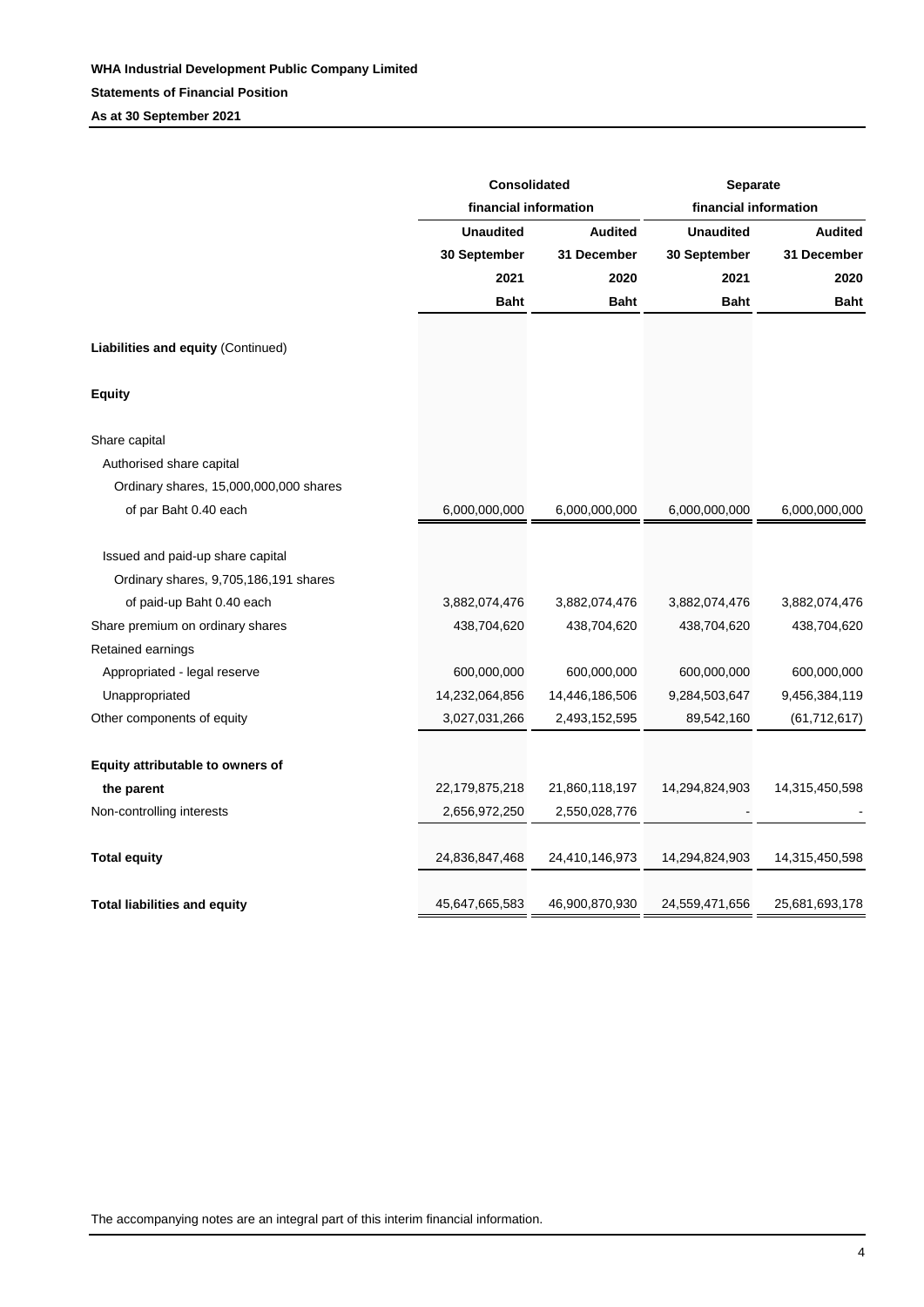|                                                 |                 | <b>Consolidated</b><br>financial information |                 | Separate<br>financial information |  |  |
|-------------------------------------------------|-----------------|----------------------------------------------|-----------------|-----------------------------------|--|--|
|                                                 | 2021            | 2020                                         | 2021            | 2020                              |  |  |
|                                                 | <b>Baht</b>     | <b>Baht</b>                                  | <b>Baht</b>     | Baht                              |  |  |
| Revenues from sales of real estate              | 135,004,620     | 111,950,506                                  |                 | 94,879,600                        |  |  |
| Revenues from sales                             | 460,116,679     | 365,934,847                                  | 12,206,153      | 11,065,038                        |  |  |
| Revenues from leases and services               | 350,695,717     | 318,112,314                                  | 25,323,127      | 23,231,644                        |  |  |
| Costs of sales of real estate                   | (64,020,628)    | (59, 162, 898)                               |                 | (45, 937, 349)                    |  |  |
| Cost of sales                                   | (244, 244, 345) | (197, 516, 975)                              | (9,303,694)     | (8,905,214)                       |  |  |
| Costs of leases and services                    | (167, 445, 458) | (153,998,101)                                | (15,862,580)    | (9,839,495)                       |  |  |
| <b>Gross profit</b>                             | 470,106,585     | 385,319,693                                  | 12,363,006      | 64,494,224                        |  |  |
| Other income                                    | 278,826,290     | 539,431,475                                  | 265,335,822     | 352,440,551                       |  |  |
| Selling expenses                                | (13,078,597)    | (20, 798, 394)                               | (5,089,156)     | (12,676,371)                      |  |  |
| Administrative expenses                         | (185, 123, 278) | (160, 533, 893)                              | (126, 875, 579) | (85, 641, 464)                    |  |  |
| Finance costs                                   | (87, 438, 632)  | (70, 222, 467)                               | (42,899,246)    | (58,806,650)                      |  |  |
| Share of profit (loss) from associates          |                 |                                              |                 |                                   |  |  |
| and joint ventures                              | (4,635,789)     | 90,920,891                                   |                 |                                   |  |  |
| Profit before income tax                        | 458,656,579     | 764,117,305                                  | 102,834,847     | 259,810,290                       |  |  |
| Income tax                                      | (39, 911, 966)  | (84, 268, 454)                               | 5,853,625       | (751, 776)                        |  |  |
| Profit for the period                           | 418,744,613     | 679,848,851                                  | 108,688,472     | 259,058,514                       |  |  |
| Other comprehensive income                      |                 |                                              |                 |                                   |  |  |
| Item that will not be reclassified subsequently |                 |                                              |                 |                                   |  |  |
| to profit or loss                               |                 |                                              |                 |                                   |  |  |
| Changes in fair value of equity investments     |                 |                                              |                 |                                   |  |  |
| at fair value through other comprehensive       |                 |                                              |                 |                                   |  |  |
| income                                          | 31,519,570      | (21, 115, 695)                               | 31,519,570      | (21, 115, 695)                    |  |  |
| Income tax relating to items that will not be   |                 |                                              |                 |                                   |  |  |
| reclassified subsequently to profit or loss     | (6,303,914)     | 4,223,139                                    | (6,303,914)     | 4,223,139                         |  |  |
| Total item that will not be reclassified        |                 |                                              |                 |                                   |  |  |
| subsequently to profit or loss                  | 25,215,656      | (16,892,556)                                 | 25,215,656      | (16,892,556)                      |  |  |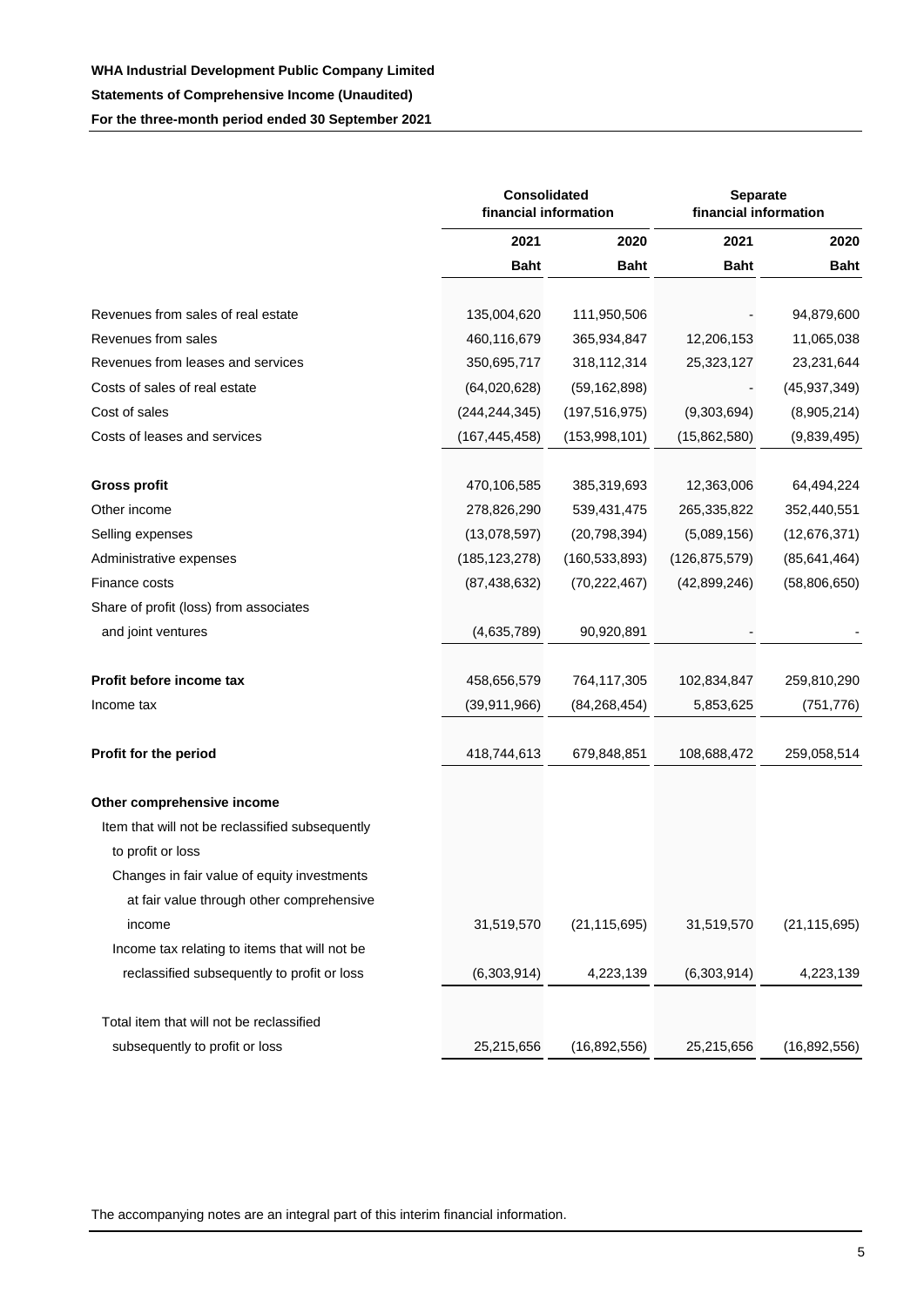|                                           | Consolidated | financial information |             | Separate<br>financial information |  |  |
|-------------------------------------------|--------------|-----------------------|-------------|-----------------------------------|--|--|
|                                           | 2021         | 2020                  | 2021        | 2020                              |  |  |
|                                           | <b>Baht</b>  | <b>Baht</b>           | <b>Baht</b> | <b>Baht</b>                       |  |  |
| Other comprehensive income (Continued)    |              |                       |             |                                   |  |  |
| Items that will be reclassified           |              |                       |             |                                   |  |  |
| subsequently to profit or loss            |              |                       |             |                                   |  |  |
| Currency translation differences          | 37,602,454   | (5,387,520)           |             |                                   |  |  |
| Share of other comprehensive income       |              |                       |             |                                   |  |  |
| from associates and joint ventures        |              |                       |             |                                   |  |  |
| accounted for using the equity method     | 127,542,216  | 105,290,466           |             |                                   |  |  |
| Total items that will be reclassified     |              |                       |             |                                   |  |  |
| subsequently to profit or loss            | 165,144,670  | 99,902,946            |             |                                   |  |  |
|                                           |              |                       |             |                                   |  |  |
| Other comprehensive income (expense)      |              |                       |             |                                   |  |  |
| for the period, net of tax                | 190,360,326  | 83,010,390            | 25,215,656  | (16,892,556)                      |  |  |
| Total comprehensive income for the period | 609,104,939  | 762,859,241           | 133,904,128 | 242,165,958                       |  |  |
| Profit attributable to:                   |              |                       |             |                                   |  |  |
| Owners of the parent                      | 349,348,502  | 616,035,126           | 108,688,472 | 259,058,514                       |  |  |
| Non-controlling interests                 | 69,396,111   | 63,813,725            |             |                                   |  |  |
|                                           | 418,744,613  | 679,848,851           | 108,688,472 | 259,058,514                       |  |  |
| Total comprehensive income                |              |                       |             |                                   |  |  |
| attributable to:                          |              |                       |             |                                   |  |  |
| Owners of the parent                      | 504,659,051  | 673,773,705           | 133,904,128 | 242,165,958                       |  |  |
| Non-controlling interests                 | 104,445,888  | 89,085,536            |             |                                   |  |  |
|                                           | 609,104,939  | 762,859,241           | 133,904,128 | 242,165,958                       |  |  |
| Earnings per share for                    |              |                       |             |                                   |  |  |
| owners of the parent                      |              |                       |             |                                   |  |  |
| Basic earnings per share                  | 0.04         | 0.06                  | 0.01        | 0.03                              |  |  |
|                                           |              |                       |             |                                   |  |  |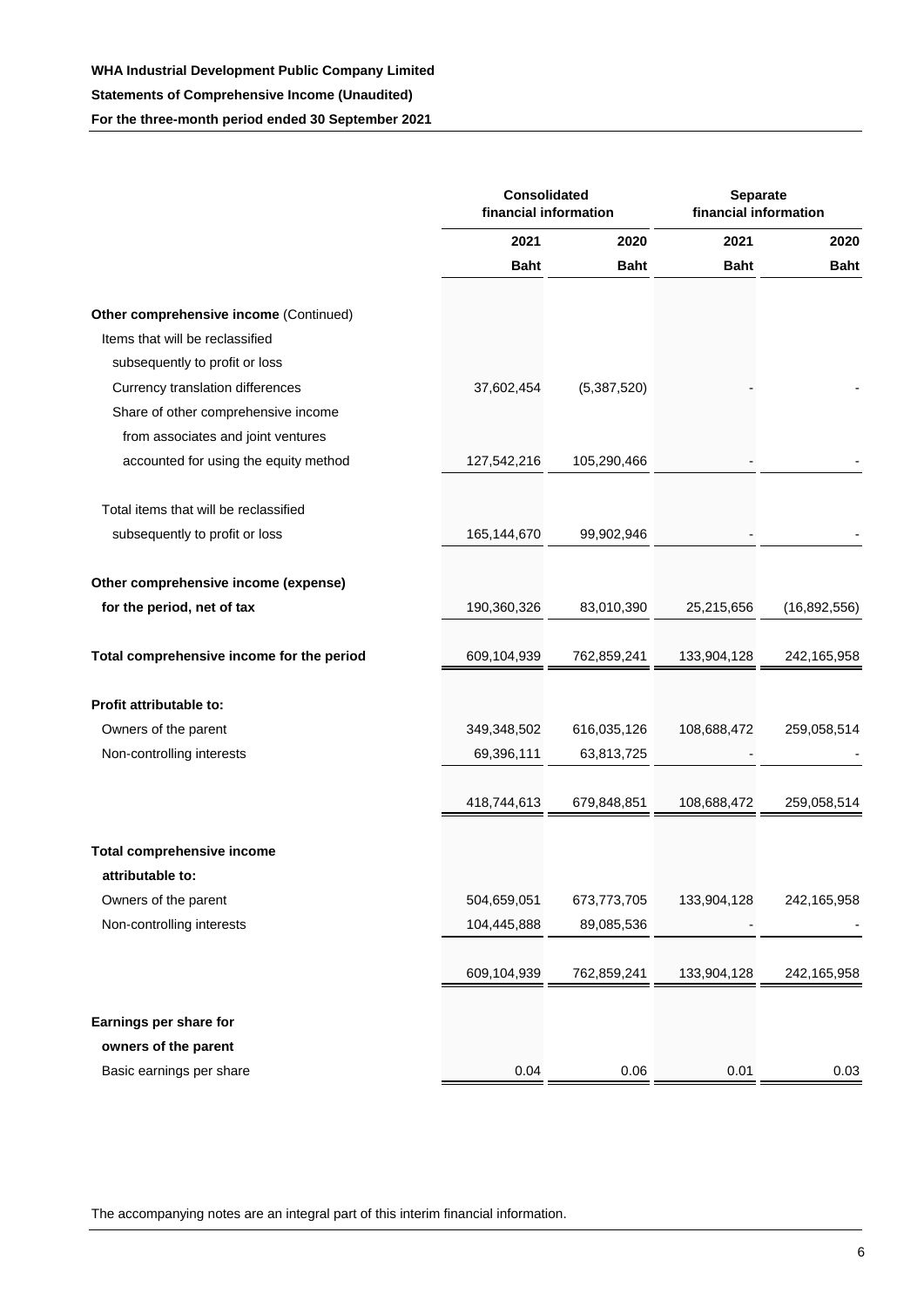|                                                    | <b>Consolidated</b> | financial information | Separate<br>financial information |                 |  |
|----------------------------------------------------|---------------------|-----------------------|-----------------------------------|-----------------|--|
|                                                    | 2021                | 2020                  | 2021                              | 2020            |  |
|                                                    | <b>Baht</b>         | <b>Baht</b>           | <b>Baht</b>                       | <b>Baht</b>     |  |
| Revenues from sales of real estate                 | 751,524,576         | 795,924,086           | 327,771,355                       | 593,056,044     |  |
| Revenues from sales                                | 1,385,809,053       | 1,104,852,694         | 44,470,245                        | 36,648,279      |  |
| Revenues from leases and services                  | 1,133,142,088       | 965,444,804           | 75,482,906                        | 68,031,375      |  |
| Costs of sales of real estate                      | (406, 744, 175)     | (430, 813, 911)       | (182, 471, 958)                   | (325, 575, 619) |  |
| Cost of sales                                      | (755, 243, 246)     | (618, 525, 973)       | (35,959,591)                      | (29, 331, 429)  |  |
| Costs of leases and services                       | (557, 338, 554)     | (456, 500, 963)       | (41, 478, 544)                    | (36, 776, 995)  |  |
| <b>Gross profit</b>                                | 1,551,149,742       | 1,360,380,737         | 187,814,413                       | 306,051,655     |  |
| Other income                                       | 839,798,780         | 942,434,656           | 1,593,937,181                     | 1,312,277,765   |  |
| Selling expenses                                   | (54, 943, 285)      | (92,083,276)          | (32,070,908)                      | (62, 502, 971)  |  |
| Administrative expenses                            | (607, 706, 907)     | (521, 427, 414)       | (380, 024, 560)                   | (288, 824, 063) |  |
| Finance costs                                      | (301, 393, 206)     | (287, 896, 355)       | (164, 039, 084)                   | (190, 930, 723) |  |
| Share of profit from associates and joint ventures | 103,415,992         | 393,246,987           |                                   |                 |  |
| Profit before income tax                           | 1,530,321,116       | 1,794,655,335         | 1,205,617,042                     | 1,076,071,663   |  |
| Income tax                                         | (142, 220, 011)     | (114, 950, 545)       | 21,990,156                        | 8,129,044       |  |
| Profit for the period                              | 1,388,101,105       | 1,679,704,790         | 1,227,607,198                     | 1,084,200,707   |  |
| Other comprehensive income                         |                     |                       |                                   |                 |  |
| Item that will not be reclassified subsequently    |                     |                       |                                   |                 |  |
| to profit or loss                                  |                     |                       |                                   |                 |  |
| Changes in fair value of equity investments        |                     |                       |                                   |                 |  |
| at fair value through other comprehensive          |                     |                       |                                   |                 |  |
| income                                             | 189,068,471         | (94, 946, 056)        | 189,068,471                       | (94, 946, 056)  |  |
| Income tax relating to items that will not be      |                     |                       |                                   |                 |  |
| reclassified subsequently to profit or loss        | (37, 813, 694)      | 18,989,211            | (37, 813, 694)                    | 18,989,211      |  |
| Total item that will not be reclassified           |                     |                       |                                   |                 |  |
| subsequently to profit or loss                     | 151,254,777         | (75, 956, 845)        | 151,254,777                       | (75, 956, 845)  |  |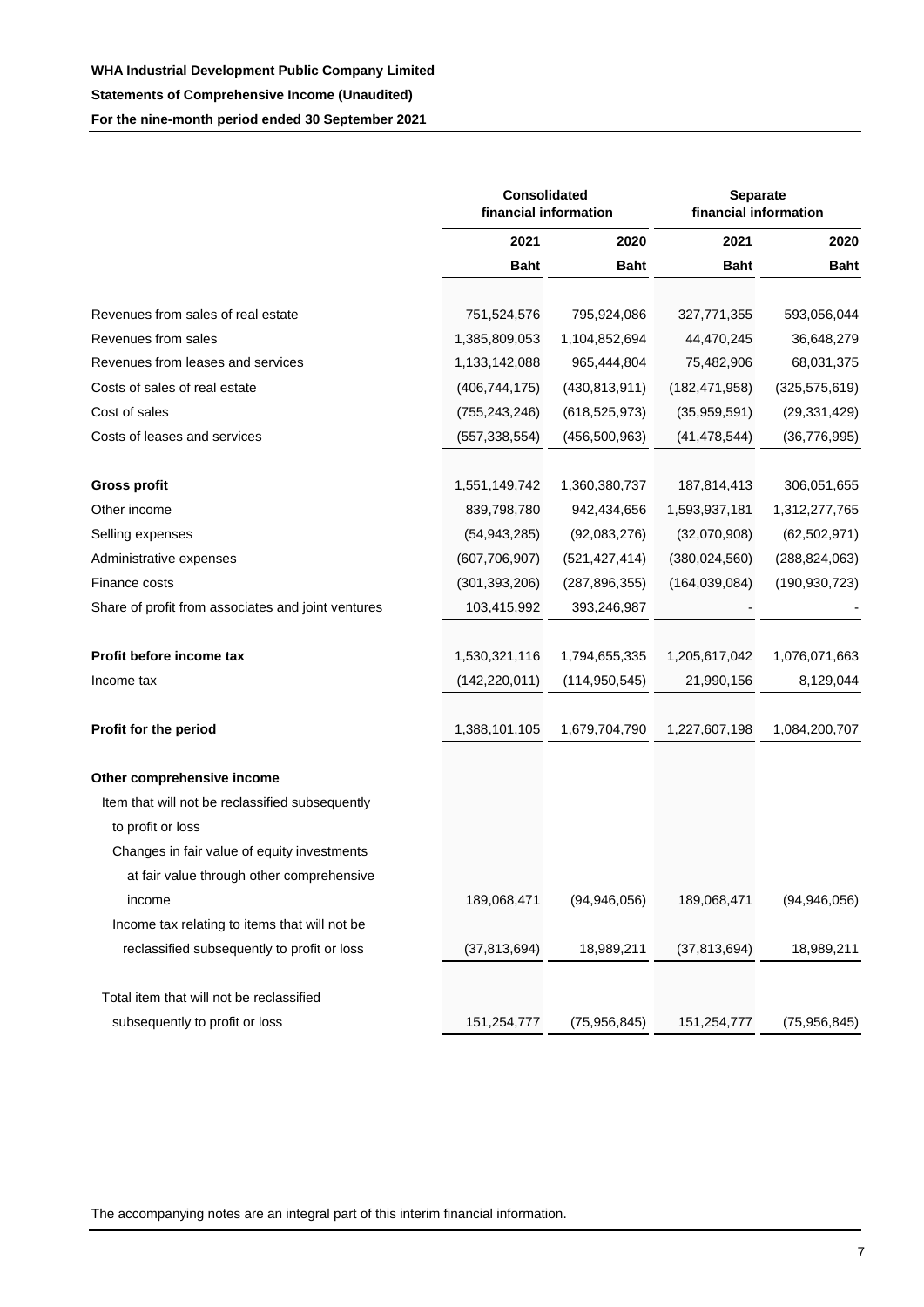|                                           | <b>Consolidated</b> | financial information | Separate<br>financial information |                |  |
|-------------------------------------------|---------------------|-----------------------|-----------------------------------|----------------|--|
|                                           | 2021                | 2020                  | 2021                              | 2020           |  |
|                                           | <b>Baht</b>         | <b>Baht</b>           | <b>Baht</b>                       | <b>Baht</b>    |  |
| Other comprehensive income (Continued)    |                     |                       |                                   |                |  |
| Items that will be reclassified           |                     |                       |                                   |                |  |
| subsequently to profit or loss            |                     |                       |                                   |                |  |
| Currency translation differences          | 64,014,609          | 7,821,139             |                                   |                |  |
| Share of other comprehensive income       |                     |                       |                                   |                |  |
| from associates and joint ventures        |                     |                       |                                   |                |  |
| accounted for using the equity method     | 438,290,899         | (290, 801, 902)       |                                   |                |  |
| Total items that will be reclassified     |                     |                       |                                   |                |  |
| subsequently to profit or loss            | 502,305,508         | (282, 980, 763)       |                                   |                |  |
|                                           |                     |                       |                                   |                |  |
| Other comprehensive income (expense)      |                     |                       |                                   |                |  |
| for the period, net of tax                | 653,560,285         | (358, 937, 608)       | 151,254,777                       | (75, 956, 845) |  |
| Total comprehensive income for the period | 2,041,661,390       | 1,320,767,182         | 1,378,861,975                     | 1,008,243,862  |  |
| Profit attributable to:                   |                     |                       |                                   |                |  |
| Owners of the parent                      | 1,185,366,020       | 1,470,118,652         | 1,227,607,198                     | 1,084,200,707  |  |
| Non-controlling interests                 | 202,735,085         | 209,586,138           |                                   |                |  |
|                                           | 1,388,101,105       | 1,679,704,790         | 1,227,607,198                     | 1,084,200,707  |  |
| Total comprehensive income                |                     |                       |                                   |                |  |
| attributable to:                          |                     |                       |                                   |                |  |
| Owners of the parent                      | 1,718,767,652       | 1,203,843,126         | 1,378,861,975                     | 1,008,243,862  |  |
| Non-controlling interests                 | 322,893,738         | 116,924,056           |                                   |                |  |
|                                           |                     |                       |                                   |                |  |
|                                           | 2,041,661,390       | 1,320,767,182         | 1,378,861,975                     | 1,008,243,862  |  |
| Earnings per share for                    |                     |                       |                                   |                |  |
| owners of the parent                      |                     |                       |                                   |                |  |
| Basic earnings per share                  | 0.12                | 0.15                  | 0.13                              | 0.11           |  |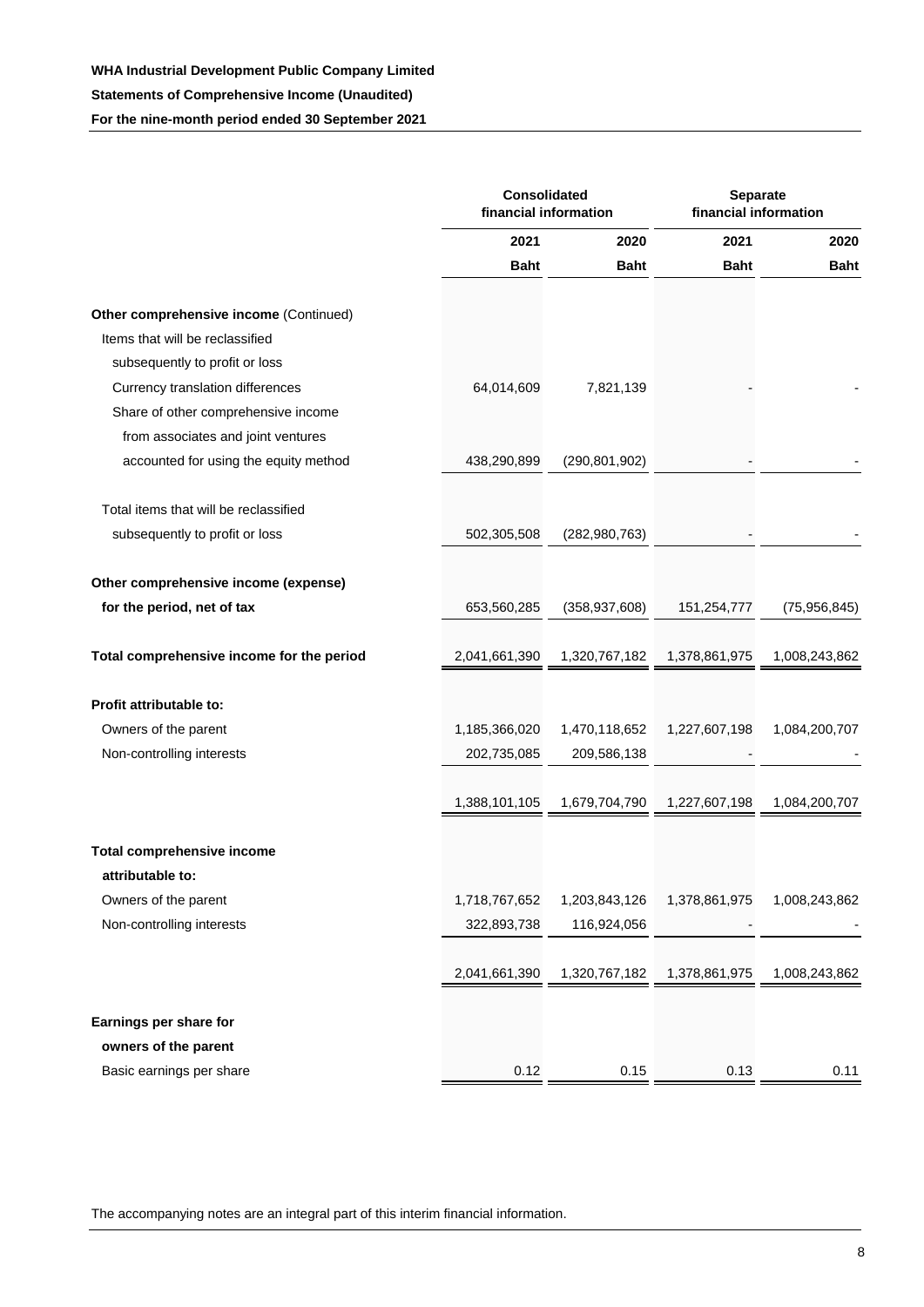**Statements of Changes in equity (Unaudited)**

**For the nine-month period ended 30 September 2021**

|                                 |      |               |             |                          |                          |                 |                                      | <b>Consolidated financial information</b>                  |                                 |                       |                     |                 |                     |
|---------------------------------|------|---------------|-------------|--------------------------|--------------------------|-----------------|--------------------------------------|------------------------------------------------------------|---------------------------------|-----------------------|---------------------|-----------------|---------------------|
|                                 |      |               |             |                          |                          |                 | Attributable to owners of the parent |                                                            |                                 |                       |                     |                 |                     |
|                                 |      |               |             |                          |                          |                 |                                      | Other components of equity                                 |                                 |                       |                     |                 |                     |
|                                 |      |               |             |                          | <b>Retained earnings</b> |                 |                                      | Other comprehensive income                                 |                                 |                       |                     |                 |                     |
|                                 |      | Share         |             |                          |                          |                 |                                      | <b>Measurement</b><br>Remeasurements of equity investments | Share of other<br>comprehensive | Change<br>in parent's |                     |                 |                     |
|                                 |      | Issued        | premium     |                          |                          |                 |                                      | of employee at fair value through                          | income of                       | ownership             | Total               | Non-            |                     |
|                                 |      | and paid-up   | on ordinary | Appropriated -           |                          | Currency        |                                      | benefit other comprehensive                                | associates and                  | interests in          | owners of           | controlling     |                     |
|                                 |      | share capital | shares      | legal reserve            | Unappropriated           | translations    | obligations                          | income                                                     | joint ventures                  | subsidiaries          | the parent          | interests       | <b>Total equity</b> |
|                                 | Note | <b>Baht</b>   | <b>Baht</b> | <b>Baht</b>              | <b>Baht</b>              | <b>Baht</b>     | <b>Baht</b>                          | <b>Baht</b>                                                | <b>Baht</b>                     | <b>Baht</b>           | <b>Baht</b>         | <b>Baht</b>     | <b>Baht</b>         |
| Opening balance 2020            |      | 3,882,074,476 | 438,704,620 | 600,000,000              | 14,399,660,958           | (125, 308, 572) | 30,497,661                           | 16,411,500                                                 | (822, 843, 082)                 | 3,622,556,729         | 22,041,754,290      | 2,891,958,004   | 24,933,712,294      |
| Change in parent's ownership    |      |               |             |                          |                          |                 |                                      |                                                            |                                 |                       |                     |                 |                     |
| interests in subsidiaries       |      |               |             |                          |                          |                 |                                      |                                                            |                                 | (20, 258, 906)        | (20, 258, 906)      | (235, 474, 621) | (255, 733, 527)     |
| Dividend paid                   | 8    |               |             |                          | (1,999,268,099)          |                 |                                      |                                                            |                                 |                       | (1,999,268,099)     |                 | (1,999,268,099)     |
| Dividend paid from subsidiaries |      |               |             |                          |                          |                 |                                      |                                                            |                                 |                       |                     |                 |                     |
| to non-controlling interests    |      |               |             |                          |                          |                 |                                      |                                                            |                                 |                       |                     | (237, 992, 457) | (237, 992, 457)     |
| Total comprehensive income      |      |               |             |                          |                          |                 |                                      |                                                            |                                 |                       |                     |                 |                     |
| (expense) for the period        |      |               |             | $\overline{\phantom{a}}$ | 1,470,118,652            | 12,084,654      | $\sim$                               | (75,956,845)                                               | (202, 403, 335)                 |                       | 1,203,843,126       | 116,924,056     | 1,320,767,182       |
| Closing balance 2020            |      | 3,882,074,476 | 438,704,620 | 600,000,000              | 13,870,511,511           | (113, 223, 918) | 30,497,661                           | (59, 545, 345)                                             | (1,025,246,417)                 | 3,602,297,823         | 21,226,070,411      | 2,535,414,982   | 23,761,485,393      |
|                                 |      |               |             |                          |                          |                 |                                      |                                                            |                                 |                       |                     |                 |                     |
| Opening balance 2021            |      | 3,882,074,476 | 438,704,620 | 600,000,000              | 14,446,186,506           | (133, 783, 093) | 30,497,661                           | (74, 813, 681)                                             | (931, 046, 115)                 | 3,602,297,823         | 21,860,118,197      | 2,550,028,776   | 24,410,146,973      |
| Change in parent's ownership    |      |               |             |                          |                          |                 |                                      |                                                            |                                 |                       |                     |                 |                     |
| interests in subsidiaries       |      |               |             |                          |                          |                 |                                      |                                                            |                                 | 477,039               | 477,039             | (6,086,133)     | (5,609,094)         |
| Dividend paid                   | 8    |               |             |                          | (1,399,487,670)          |                 |                                      |                                                            |                                 |                       | $-$ (1,399,487,670) |                 | (1,399,487,670)     |
| Dividend paid from subsidiaries |      |               |             |                          |                          |                 |                                      |                                                            |                                 |                       |                     |                 |                     |
| to non-controlling interests    |      |               |             |                          |                          |                 |                                      |                                                            |                                 |                       |                     | (209, 864, 131) | (209, 864, 131)     |
| Total comprehensive income      |      |               |             |                          |                          |                 |                                      |                                                            |                                 |                       |                     |                 |                     |
| for the period                  |      |               |             | $\overline{\phantom{a}}$ | 1,185,366,020            | 68,370,381      |                                      | 151,254,777                                                | 313,776,474                     |                       | 1,718,767,652       | 322,893,738     | 2,041,661,390       |
| Closing balance 2021            |      | 3,882,074,476 | 438,704,620 | 600,000,000              | 14,232,064,856           | (65, 412, 712)  | 30,497,661                           | 76,441,096                                                 | (617, 269, 641)                 | 3,602,774,862         | 22,179,875,218      | 2,656,972,250   | 24,836,847,468      |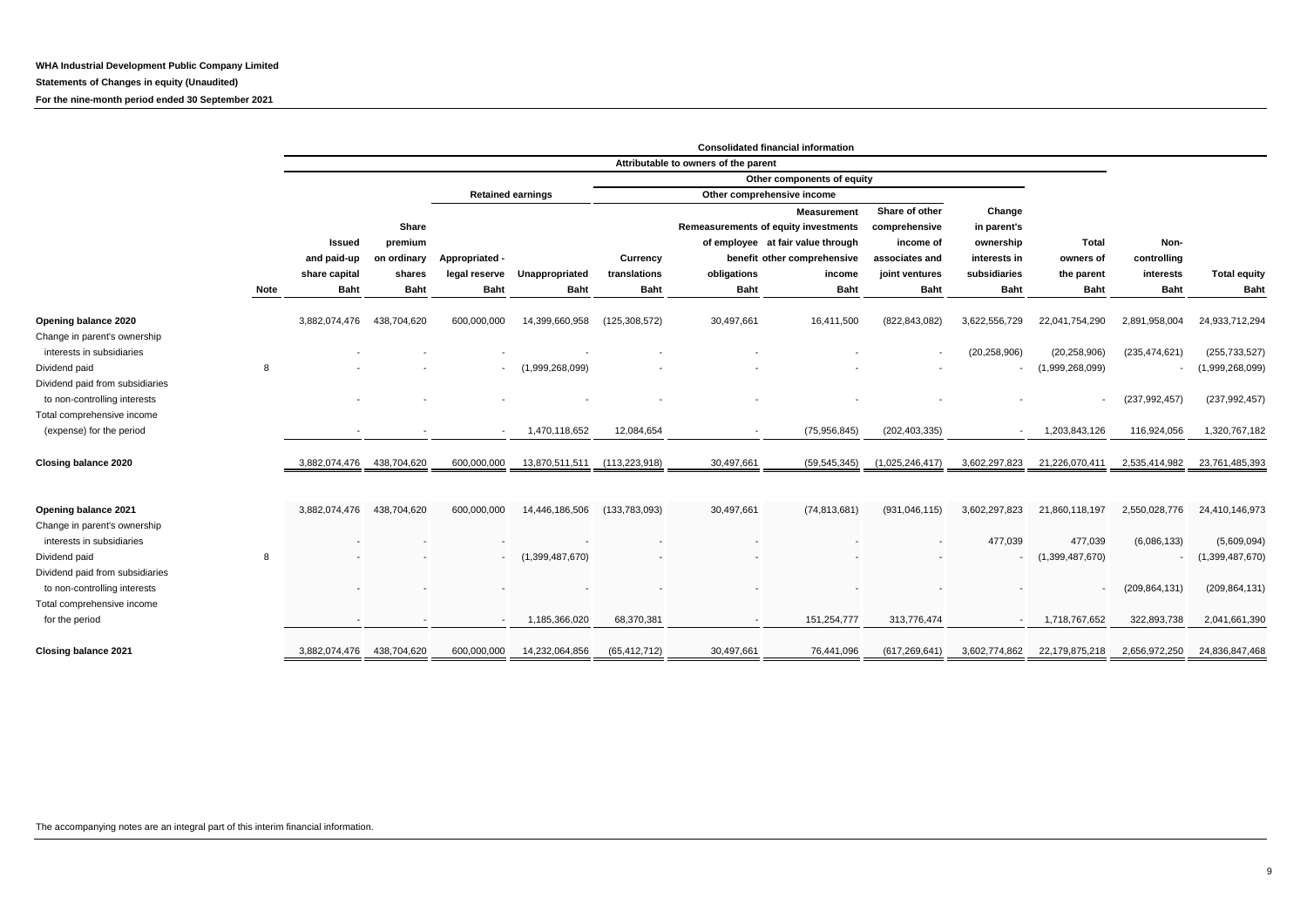# **WHA Industrial Development Public Company Limited Statements of Changes in equity (Unaudited)**

**For the nine-month period ended 30 September 2021**

|                             |             | Separate financial information |              |                          |                       |                       |                             |                     |  |  |  |
|-----------------------------|-------------|--------------------------------|--------------|--------------------------|-----------------------|-----------------------|-----------------------------|---------------------|--|--|--|
|                             |             |                                |              |                          |                       |                       | Other components of equity  |                     |  |  |  |
|                             |             |                                |              | <b>Retained earnings</b> |                       |                       | Other comprehensive income  |                     |  |  |  |
|                             |             |                                | <b>Share</b> |                          |                       | <b>Remeasurements</b> | <b>Measurement of</b>       |                     |  |  |  |
|                             |             | <b>Issued</b>                  | premium      |                          |                       | of employee           | equity investments          |                     |  |  |  |
|                             |             | and paid-up                    | on ordinary  | Appropriated -           |                       | benefit               | at fair value through other |                     |  |  |  |
|                             |             | share capital                  | shares       | legal reserve            | <b>Unappropriated</b> | obligation            | comprehensive income        | <b>Total equity</b> |  |  |  |
|                             | <b>Note</b> | <b>Baht</b>                    | <b>Baht</b>  | <b>Baht</b>              | <b>Baht</b>           | <b>Baht</b>           | <b>Baht</b>                 | <b>Baht</b>         |  |  |  |
| Opening balance 2020        |             | 3,882,074,476                  | 438,704,620  | 600,000,000              | 10,157,723,861        | 13,101,064            | 16,411,500                  | 15,108,015,521      |  |  |  |
| Dividend paid               | 8           |                                |              | $\blacksquare$           | (1,999,268,099)       |                       |                             | (1,999,268,099)     |  |  |  |
| Total comprehensive income  |             |                                |              |                          |                       |                       |                             |                     |  |  |  |
| (expense) for the period    |             |                                |              |                          | 1,084,200,707         |                       | (75, 956, 845)              | 1,008,243,862       |  |  |  |
| <b>Closing balance 2020</b> |             | 3,882,074,476                  | 438,704,620  | 600,000,000              | 9,242,656,469         | 13,101,064            | (59, 545, 345)              | 14,116,991,284      |  |  |  |
|                             |             |                                |              |                          |                       |                       |                             |                     |  |  |  |
| <b>Opening balance 2021</b> |             | 3,882,074,476                  | 438,704,620  | 600,000,000              | 9,456,384,119         | 13,101,064            | (74, 813, 681)              | 14,315,450,598      |  |  |  |
| Dividend paid               | 8           |                                |              | $\blacksquare$           | (1,399,487,670)       |                       |                             | (1,399,487,670)     |  |  |  |
| Total comprehensive income  |             |                                |              |                          |                       |                       |                             |                     |  |  |  |
| for the period              |             |                                |              |                          | 1,227,607,198         |                       | 151,254,777                 | 1,378,861,975       |  |  |  |
| <b>Closing balance 2021</b> |             | 3,882,074,476                  | 438,704,620  | 600,000,000              | 9,284,503,647         | 13,101,064            | 76,441,096                  | 14,294,824,903      |  |  |  |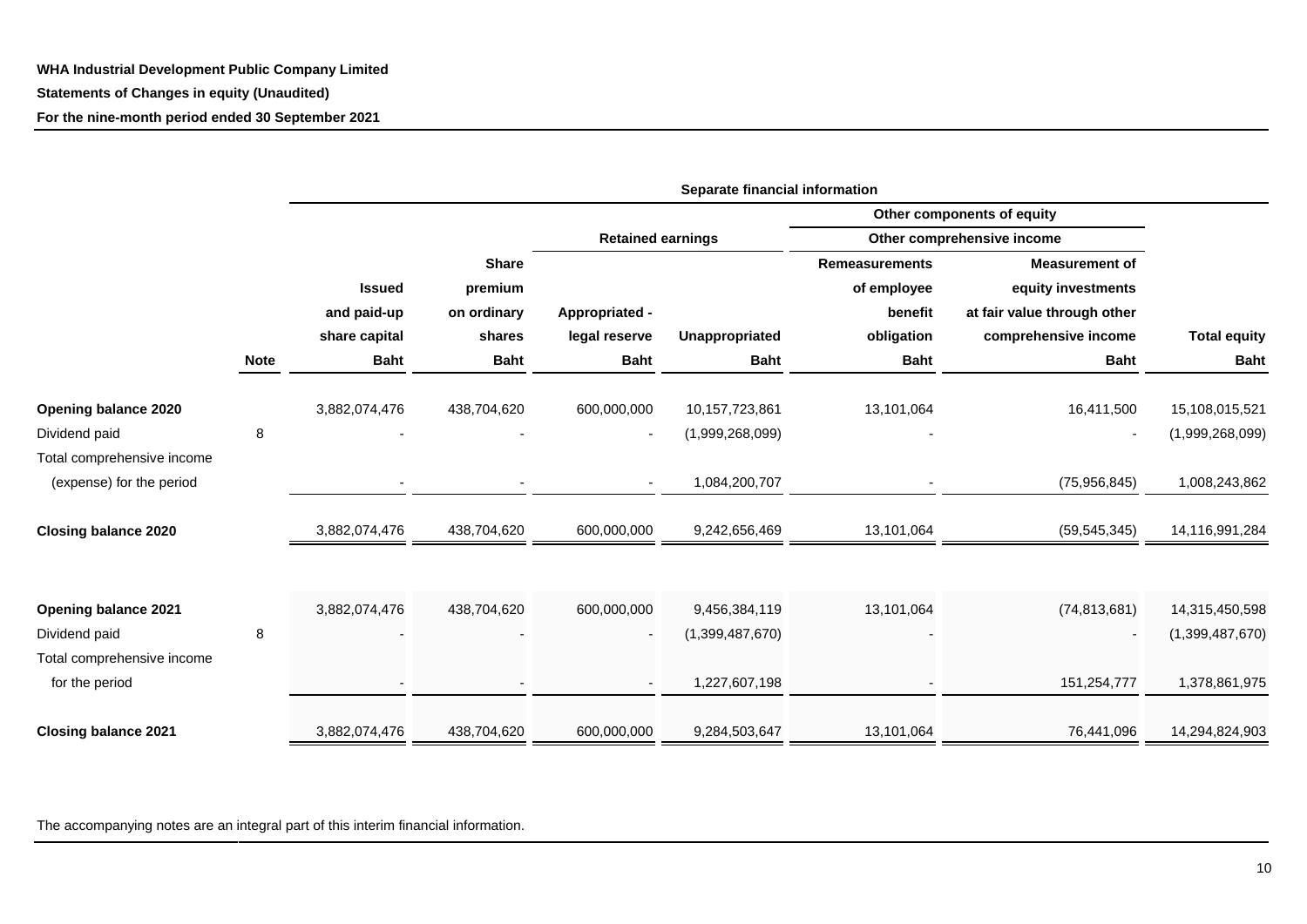|                                                         | Consolidated    |                       |                       | Separate        |  |  |  |
|---------------------------------------------------------|-----------------|-----------------------|-----------------------|-----------------|--|--|--|
|                                                         |                 | financial information | financial information |                 |  |  |  |
|                                                         | 2021            | 2020                  | 2021                  | 2020            |  |  |  |
|                                                         | <b>Baht</b>     | Baht                  | <b>Baht</b>           | <b>Baht</b>     |  |  |  |
| Cash flows from operating activities                    |                 |                       |                       |                 |  |  |  |
| Profit before income tax                                | 1,530,321,116   | 1,794,655,335         | 1,205,617,042         | 1,076,071,663   |  |  |  |
| Adjustments for:                                        |                 |                       |                       |                 |  |  |  |
| Reversal of impairment losses on financial assets       | (5,747,865)     | (3,835,928)           | (1,535,791)           | (5,839,948)     |  |  |  |
| Depreciation                                            | 286,289,338     | 247,925,410           | 15,816,017            | 17,164,663      |  |  |  |
| Amortisation                                            | 3,052,194       | 8,639,351             | 1,979,260             | 7,163,591       |  |  |  |
| Loss from liquidation of subsidiaries                   |                 |                       |                       | 25,290          |  |  |  |
| Changes in fair value of financial assets measured      |                 |                       |                       |                 |  |  |  |
| at fair value through profit or loss                    | 8,522,160       |                       |                       |                 |  |  |  |
| (Gain)/loss from property, plant and equipment disposal | 513,189         | (2, 170, 080)         | 154,960               | (1,313,542)     |  |  |  |
| (Gain)/loss from exchange rate                          | (348, 312, 587) | (142, 373, 688)       | 68,761,641            | 17,919,802      |  |  |  |
| Employee benefit obligations                            | 14,337,077      | 13,020,730            | 4,992,510             | 4,205,786       |  |  |  |
| Interest income                                         | (168, 163, 209) | (212, 766, 421)       | (176, 200, 372)       | (233,708,809)   |  |  |  |
| Dividend income                                         | (107, 345, 789) | (96, 587, 054)        | (1,316,273,049)       | (976, 957, 384) |  |  |  |
| Finance costs                                           | 301,393,206     | 287,896,355           | 164,039,084           | 190,930,723     |  |  |  |
| Share of profit from associates and joint ventures      | (103, 415, 992) | (393, 246, 987)       |                       |                 |  |  |  |
| Changes in operating assets and liabilities:            |                 |                       |                       |                 |  |  |  |
| Trade and other receivables                             | (42, 833, 321)  | (296, 281, 697)       | 7,384,314             | 5,845,817       |  |  |  |
| Real estate development costs                           | (253, 529, 621) | 86,164,160            | (60, 738, 896)        | 337,194,507     |  |  |  |
| Other current assets                                    | 21,539,731      | (23, 184, 266)        | 531,196               | 2,039,360       |  |  |  |
| Other non-current assets                                | (64,069,106)    | (75, 248, 356)        | 1,723,311             | (3,725,886)     |  |  |  |
| Trade and other payables                                | 319,284,474     | (229, 272, 391)       | 36,701,696            | (133,822,640)   |  |  |  |
| Deferred revenue                                        | (42, 440, 417)  | (39,749,396)          | (10, 133, 181)        | (9,944,590)     |  |  |  |
| Other current liabilities                               | (23, 914, 105)  | (54, 746, 034)        | (13, 974, 787)        | (24, 864, 481)  |  |  |  |
| Paid of employee benefit                                | (21,692,255)    | (333, 413)            | (15,833,249)          |                 |  |  |  |
| Other non-current liabilities                           | 857,895         | 29,651,566            | (5, 130, 100)         | 5,810,467       |  |  |  |
| Cash generated from operation                           | 1,304,646,113   | 898,157,196           | (92, 118, 394)        | 274,194,389     |  |  |  |
| Interest received                                       | 216,564,761     | 258,356,270           | 210,470,191           | 309,300,079     |  |  |  |
| Interest paid                                           | (377, 502, 774) | (442, 877, 083)       | (120, 779, 837)       | (153, 927, 047) |  |  |  |
| Dividend received                                       | 734,904,658     | 1,360,132,996         | 1,316,273,049         | 976, 957, 384   |  |  |  |
| Income tax refund received                              | 1,767,924       | 2,530,962             |                       |                 |  |  |  |
| Income tax paid                                         | (246, 843, 814) | (258, 481, 145)       | (13, 149, 537)        | (27, 537, 615)  |  |  |  |
| Net cash receipts from operating activities             | 1,633,536,868   | 1,817,819,196         | 1,300,695,472         | 1,378,987,190   |  |  |  |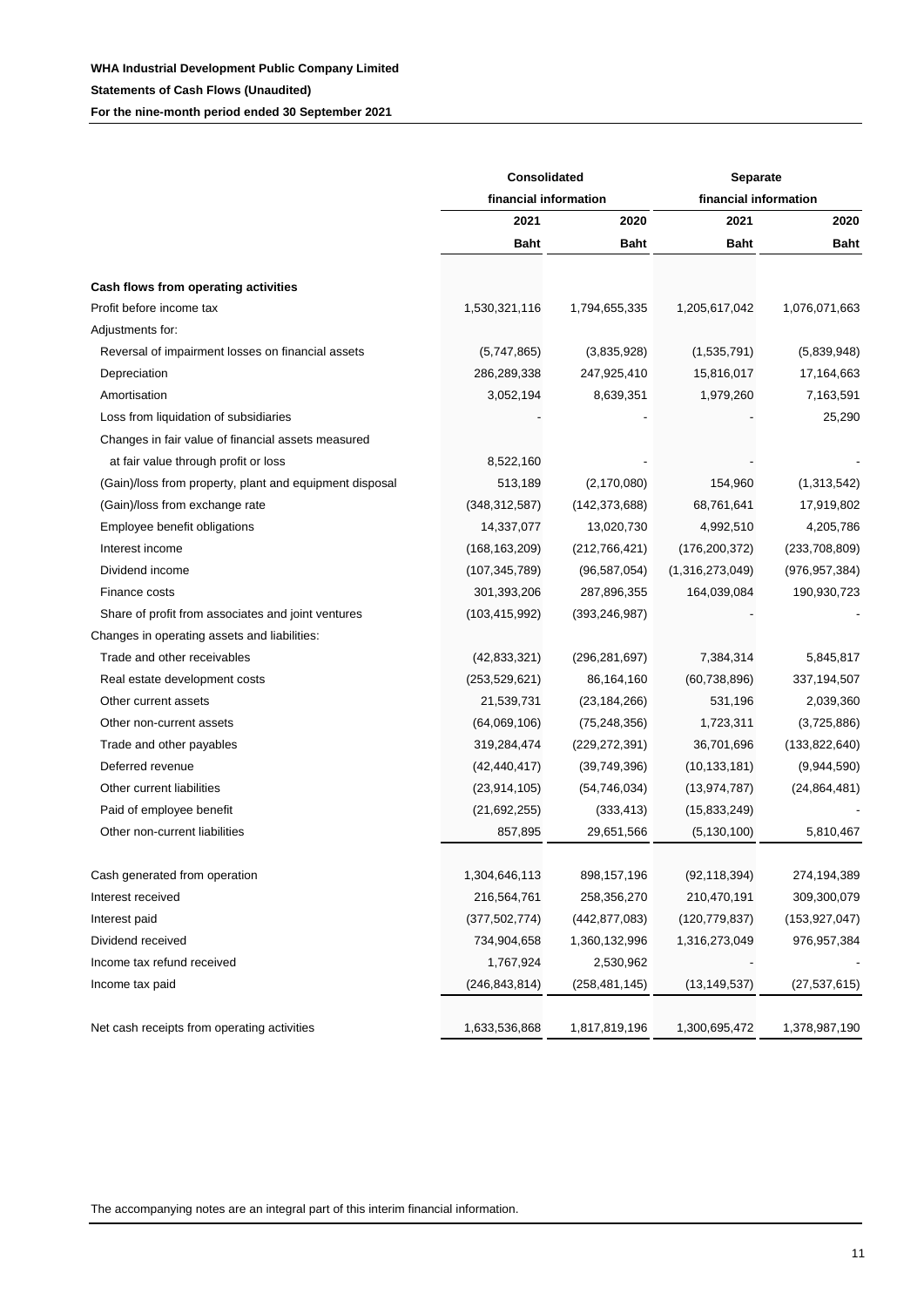|                                                     | <b>Consolidated</b>   |                 |                       | Separate        |  |  |
|-----------------------------------------------------|-----------------------|-----------------|-----------------------|-----------------|--|--|
|                                                     | financial information |                 | financial information |                 |  |  |
|                                                     | 2021                  | 2020            | 2021                  | 2020            |  |  |
|                                                     | <b>Baht</b>           | <b>Baht</b>     | <b>Baht</b>           | <b>Baht</b>     |  |  |
| Cash flows from investing activities                |                       |                 |                       |                 |  |  |
| Payments for financial assets measured at           |                       |                 |                       |                 |  |  |
| amortised cost acquisition                          | (15, 912)             | (10, 524)       |                       |                 |  |  |
| Payments for short-term loans to related parties    | (410, 200, 000)       | (2,392,500,000) | (711, 938, 000)       | (2,842,293,000) |  |  |
| Proceeds from short-term loans to related parties   | 1,298,000,000         | 3,963,000,000   | 1,549,558,900         | 4,337,223,140   |  |  |
| Payments for investments in associates              | (3,001,200)           |                 |                       |                 |  |  |
| Proceeds from capital reduction of                  |                       |                 |                       |                 |  |  |
| investments in associates                           | 23,195,727            | 13,162,226      | 23,195,727            | 13,162,226      |  |  |
| Payments for investments in subsidiaries            |                       |                 |                       | (255, 733, 527) |  |  |
| Payments for interests in joint ventures            |                       | (16,649,985)    |                       | (16, 649, 985)  |  |  |
| Payments for investment properties acquisition      | (452, 709)            | (292, 073, 509) |                       | (73,087,359)    |  |  |
| Payments for property, plant and                    |                       |                 |                       |                 |  |  |
| equipment acquisition                               | (495, 864, 079)       | (809, 324, 280) | (7,049,439)           | (3,906,078)     |  |  |
| Proceeds from property, plant and                   |                       |                 |                       |                 |  |  |
| equipment disposal                                  | 1,951,837             | 2,354,673       | 9,346                 | 1,410,360       |  |  |
|                                                     |                       |                 |                       |                 |  |  |
| Net cash receipts from investing activities         | 413,613,664           | 467,958,601     | 853,776,534           | 1,160,125,777   |  |  |
| Cash flows from financing activities                |                       |                 |                       |                 |  |  |
| Proceeds from short-term loans                      | 3,000,000,000         | 3,590,000,000   |                       | 2,000,000,000   |  |  |
| Repayments of short-term loans                      | (2,000,000,000)       | (4,355,000,000) |                       | (1,000,000,000) |  |  |
| Payments of short-term loans fee                    | (3,305,890)           |                 |                       |                 |  |  |
| Proceeds from short-term loans from related parties |                       |                 | 527,128,409           | 198,000,000     |  |  |
| Repayments of short-term loans from related parties |                       |                 | (695,000,000)         | (705, 880, 457) |  |  |
| Proceeds from long-term loans                       | 1,000,000,000         | 5,500,000,000   | 1,000,000,000         | 1,500,000,000   |  |  |
| Repayments of long-term loans                       | (2,965,000,000)       | (125,000,000)   | (90,000,000)          |                 |  |  |
| Payments of long-term loans fee                     | (1,000,000)           | (2,000,000)     | (1,000,000)           |                 |  |  |
| Proceeds from debentures                            | 3,500,000,000         | 3,000,000,000   |                       |                 |  |  |
| Payments for issuance debentures                    | (4,877,000)           | (3,793,150)     |                       |                 |  |  |
| Repayments of debentures                            | (4,390,000,000)       | (6,500,000,000) | (2,000,000,000)       | (2,500,000,000) |  |  |
| Payments for lease liabilities                      | (19, 168, 366)        | (16, 333, 511)  | (5,658,472)           | (5, 166, 157)   |  |  |
| Proceeds from interest rate swap contracts          |                       | 40,150,000      |                       | 40,150,000      |  |  |
| Dividend paid                                       | (1,609,611,122)       | (2,238,028,082) | (1,399,621,058)       | (2,000,052,933) |  |  |
| Payments to non-controlling interests               | (5,609,094)           | (255,733,527)   |                       |                 |  |  |
|                                                     |                       |                 |                       |                 |  |  |
| Net cash payments from financing activities         | (3,498,571,472)       | (1,365,738,270) | (2,664,151,121)       | (2,472,949,547) |  |  |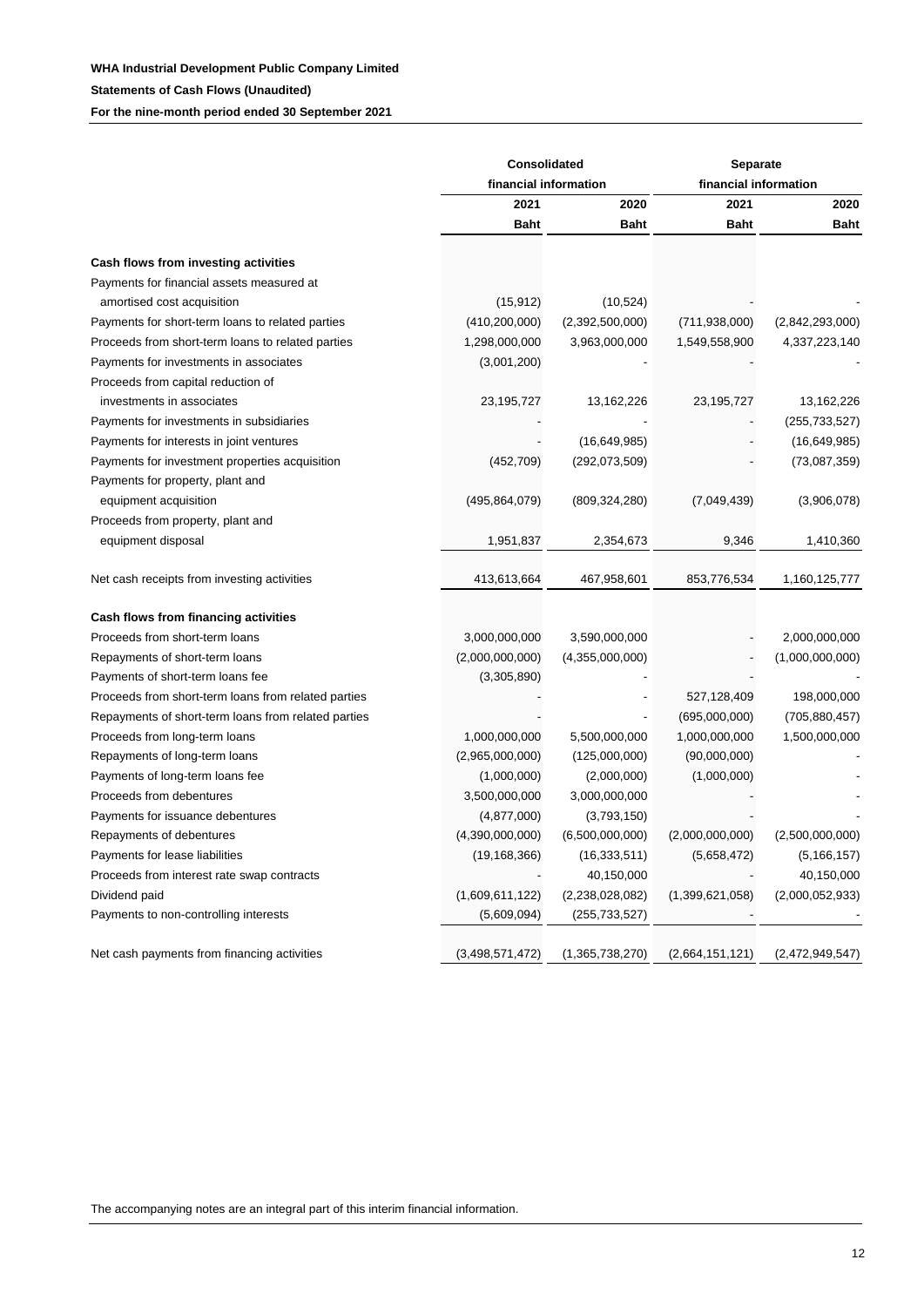|                                              |                 | Consolidated          |                 | Separate              |  |  |
|----------------------------------------------|-----------------|-----------------------|-----------------|-----------------------|--|--|
|                                              |                 | financial information |                 | financial information |  |  |
|                                              | 2021            | 2020                  | 2021            | 2020                  |  |  |
|                                              | <b>Baht</b>     | <b>Baht</b>           | <b>Baht</b>     | <b>Baht</b>           |  |  |
| Net increase (decrease) in cash              |                 |                       |                 |                       |  |  |
| and cash equivalents                         | (1,451,420,940) | 920,039,527           | (509, 679, 115) | 66,163,420            |  |  |
| Cash and cash equivalents at                 |                 |                       |                 |                       |  |  |
| the beginning of the period                  | 3,157,450,151   | 1,700,769,571         | 771,017,501     | 387,859,750           |  |  |
| Exchange effect on cash and                  |                 |                       |                 |                       |  |  |
| cash equivalents                             | 23,600,433      | 6,677,444             |                 |                       |  |  |
|                                              |                 |                       |                 |                       |  |  |
| Cash and cash equivalents at                 |                 |                       |                 |                       |  |  |
| the end of the period                        | 1,729,629,644   | 2,627,486,542         | 261,338,386     | 454,023,170           |  |  |
|                                              |                 |                       |                 |                       |  |  |
| <b>Non-cash transactions</b>                 |                 |                       |                 |                       |  |  |
| Account payables from property,              |                 |                       |                 |                       |  |  |
| plant and equipment acquisition              | 95,357,553      | 137,407,748           | 1,666,145       | 6,966                 |  |  |
| Lease assets and liabilities                 | 53,729,402      | 33,986,825            | 26,670,899      | 12,781,014            |  |  |
| Dividend payables                            | 15,814,799      | 13,491,479            | 15,738,509      | 13,394,432            |  |  |
| Recognised changes in the value of contigent |                 |                       |                 |                       |  |  |
| consideration to investment in associates    |                 | 242,915,209           |                 |                       |  |  |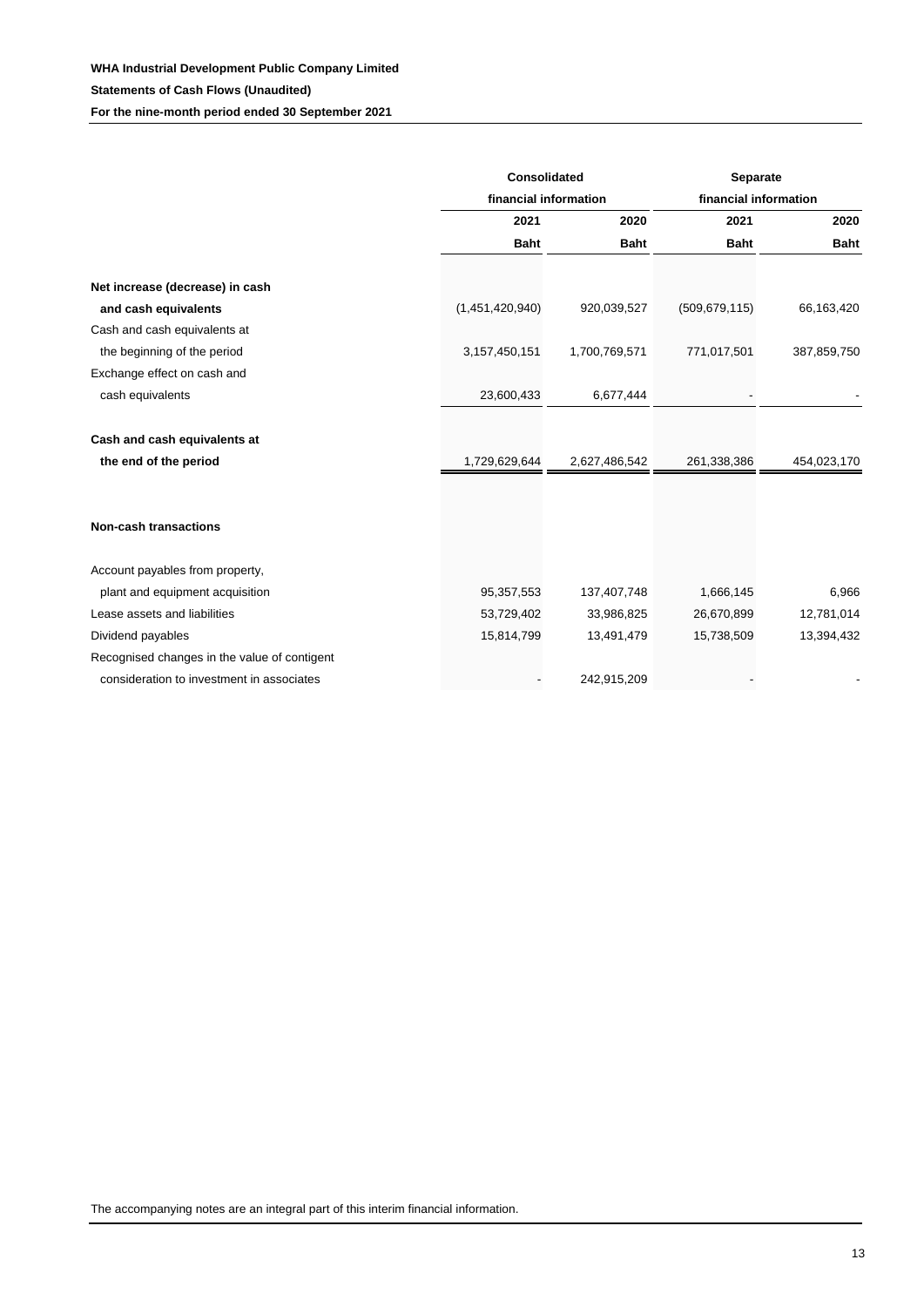### **1 Authorisation of financial information**

The interim consolidated and separate financial information were authorised for issue by the board of directors on 12 November 2021.

## **2 Basis of preparation**

The interim consolidated and separated financial information has been prepared in accordance with Thai Accounting Standard (TAS) no. 34, Interim Financial Reporting and other financial reporting requirements issued under the Securities and Exchange Act.

The interim financial information should be read in conjunction with the annual financial statements for the year ended 31 December 2020.

An English version of these interim financial information has been prepared from the interim financial information that is in the Thai language. In the event of a conflict or a difference in interpretation between the two languages, the Thai language interim financial information shall prevail.

## **3 Accounting policies**

The accounting policies used in the preparation of the interim financial information are consistent with those used in the annual financial statements for the year ended 31 December 2020, except the Group ceases applying the temporary exemption guidance to relieve the impact from COVID-19 (temporary measures to relieve the impact from COIVD-19) announced by The Federation of Accounting Professions (TFAC) which were effective for reporting periods ending between 1 January 2020 and 31 December 2020 as follows:

The Group ceases exclusion of forward-looking information in assessing the expected credit loss under the simplified approach of trade receivables and lease receivables. Therefore, the expected credit loss for this period included insignificant impact of the ceasing the guidance.

The Group ceases measurement of the fair value of its unquoted equity investments at the end of the reporting period at the same amount as the investments' fair value on 1 January 2020 (the date of initial application of TFRS 9). Therefore, the gain or loss from changes in fair value for this period included insignificant impact of the ceasing the guidance.

New and amended Thai Financial Reporting Standards effective for the accounting periods beginning on or after 1 January 2021 do not have material impact on the Group.

### **4 Segment and revenue information**

The Group's chief operating decision-maker e.g. Board of directors identifies reportable segments of its business to examine the Group's performance by product lines and geographical location.

The Group has no revenue from any customer amount to 10% of the Group's revenues (2020 : None).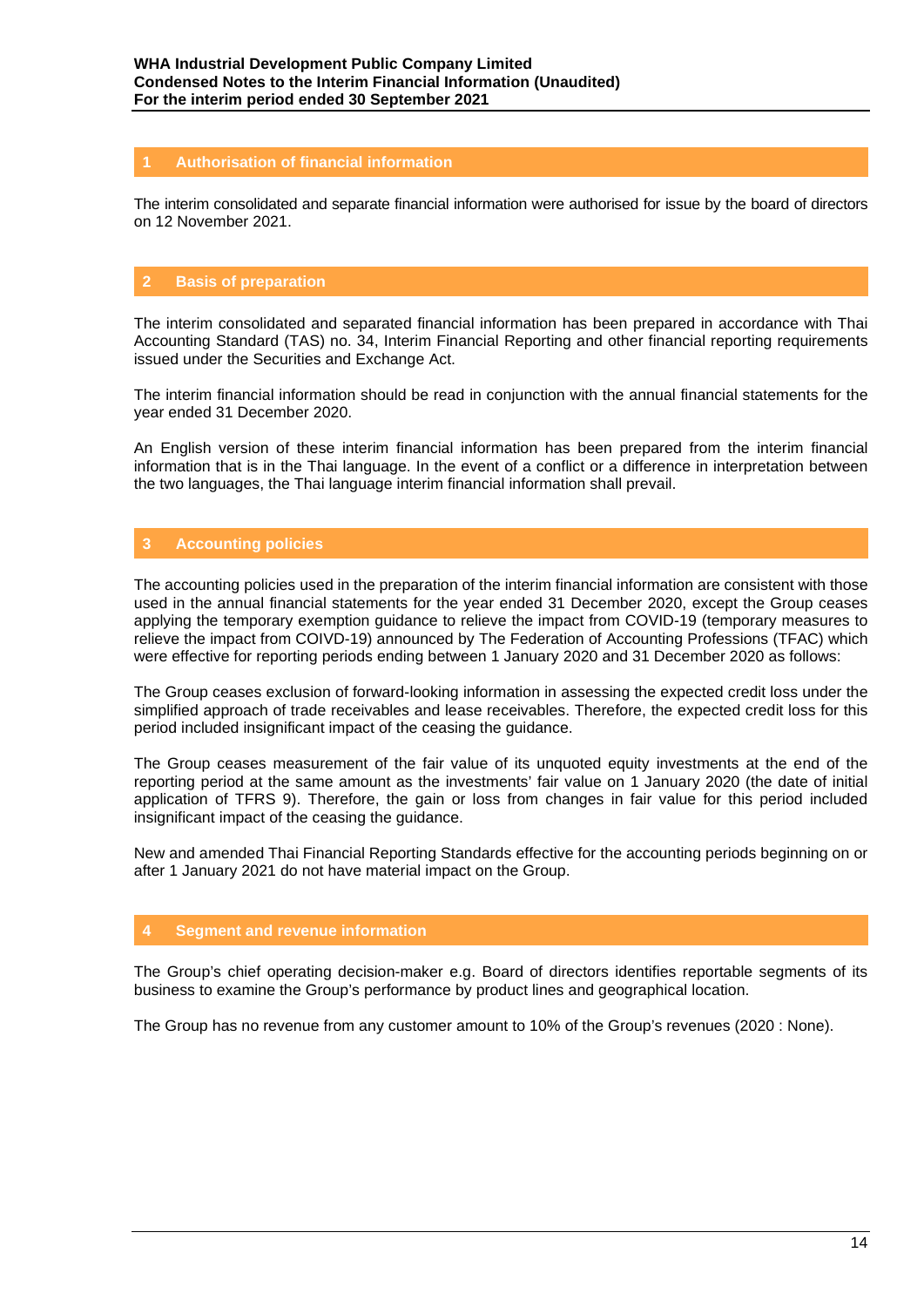Incomes and profits information by business segment for the nine-month period ended 30 September are as follows:

|                                                  |                                |                                 |                   | 2021                     |                                |                   |                   |                 |
|--------------------------------------------------|--------------------------------|---------------------------------|-------------------|--------------------------|--------------------------------|-------------------|-------------------|-----------------|
|                                                  |                                |                                 | <b>Domestic</b>   |                          |                                |                   |                   |                 |
|                                                  | <b>Real Estate</b><br>business | <b>Power</b><br><b>business</b> | Water<br>business | Other<br>business        | <b>Real Estate</b><br>business | Water<br>business | Other<br>business | <b>Total</b>    |
|                                                  | <b>Baht</b>                    | <b>Baht</b>                     | <b>Baht</b>       | <b>Baht</b>              | <b>Baht</b>                    | <b>Baht</b>       | <b>Baht</b>       | <b>Baht</b>     |
| Revenues from sales of real estate               | 539,568,283                    |                                 |                   | $\overline{\phantom{a}}$ | 211,956,293                    |                   |                   | 751,524,576     |
| Revenues from sales                              | 764,396                        | 64,611,738                      | 1,319,986,899     |                          |                                | 446,020           |                   | 1,385,809,053   |
| Revenues from leases and services                | 609,178,612                    | 145,846,720                     | 129,145,797       | 239,804,835              | 9,166,124                      |                   |                   | 1,133,142,088   |
| Total revenues from sales and services           | 1,149,511,291                  | 210,458,458                     | ,449,132,696      | 239,804,835              | 221, 122, 417                  | 446,020           |                   | 3,270,475,717   |
| Profit (loss) from operations                    | 103,943,882                    | 17,371,563                      | 551,827,896       | 178,186,657              | 60,375,882                     | (5,561,349)       | (17,644,981)      | 888,499,550     |
| Other income                                     | 413,726,440                    | 69,795,753                      | 2,662,102         | 642,271                  | 2,320,395                      | 17,170,074        | 333,481,745       | 839,798,780     |
| Finance costs                                    | (24,868,600)                   | (151, 727, 627)                 | (50,664,521)      | (88, 575)                |                                | (74, 043, 883)    |                   | (301, 393, 206) |
| Share of profit (loss) from associates and       |                                |                                 |                   |                          |                                |                   |                   |                 |
| joint ventures                                   | 12,204,206                     | 198,119,407                     |                   |                          |                                | (106, 907, 621)   |                   | 103,415,992     |
| Income tax                                       | 71,290,363)                    | (792, 870)                      | (15,078,104)      | (37,709,493)             | (14,079,872)                   | (3,269,309)       |                   | (142, 220, 011) |
| Profit (loss) for the period                     | 433,715,565                    | 132,766,226                     | 488,747,373       | 141,030,860              | 48,616,405                     | (172, 612, 088)   | 315,836,764       | 1,388,101,105   |
| Profit attributable to non-controlling interests |                                |                                 |                   |                          |                                |                   |                   | (202, 735, 085) |
| Profit attributable to owners of the parent      |                                |                                 |                   |                          |                                |                   |                   | 1,185,366,020   |
| Segment depreciation and amortisation            | 120,978,603                    | 55,026,973                      | 91,016,669        | 17,746,719               | 2,474,512                      | 1,747,089         | 350,967           | 289,341,532     |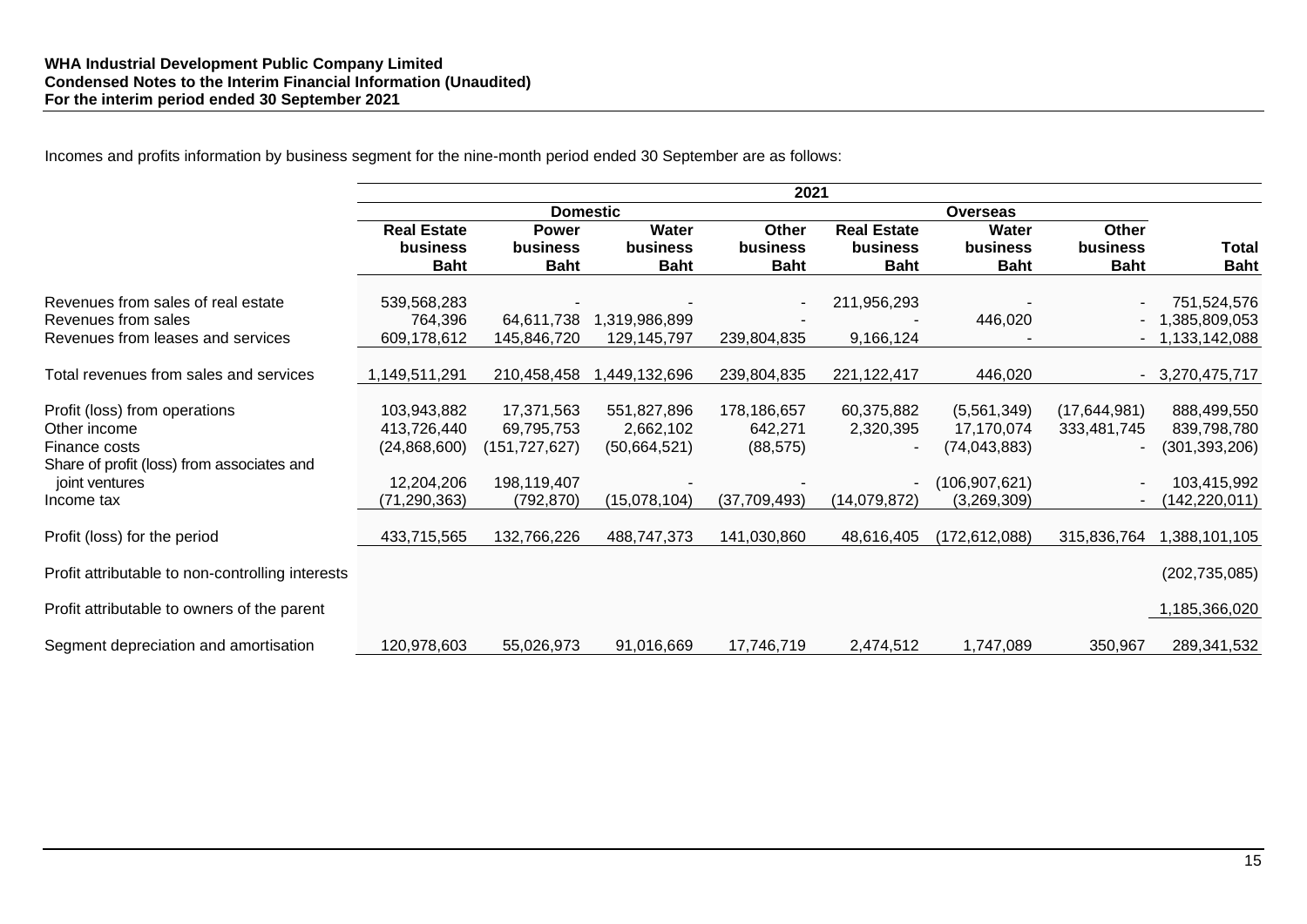#### **WHA Industrial Development Public Company Limited Condensed Notes to the Interim Financial Information (Unaudited) For the interim period ended 30 September 2021**

|                                                  | 2020               |                 |                  |                 |                    |                 |                |                 |
|--------------------------------------------------|--------------------|-----------------|------------------|-----------------|--------------------|-----------------|----------------|-----------------|
|                                                  |                    |                 | <b>Domestic</b>  |                 |                    |                 |                |                 |
|                                                  | <b>Real Estate</b> | <b>Power</b>    | Water            | Other           | <b>Real Estate</b> | Water           | Other          |                 |
|                                                  | <b>business</b>    | business        | <b>business</b>  | <b>business</b> | <b>business</b>    | business        | business       | Total           |
|                                                  | <b>Baht</b>        | <b>Baht</b>     | <b>Baht</b>      | <b>Baht</b>     | <b>Baht</b>        | <b>Baht</b>     | <b>Baht</b>    | <b>Baht</b>     |
| Revenues from sales of real estate               | 783,747,055        |                 |                  |                 | 12,177,031         |                 |                | 795,924,086     |
| Revenues from sales                              | 739,677            |                 | $-1,103,967,581$ |                 |                    | 145,436         | $\blacksquare$ | 1,104,852,694   |
| Revenues from leases and services                | 615,124,350        | 34,791,682      | 108,090,343      | 206,543,497     | 894,932            |                 | $\blacksquare$ | 965,444,804     |
| Total revenues from sales and services           | 1,399,611,082      | 34,791,682      | 1,212,057,924    | 206,543,497     | 13,071,963         | 145,436         |                | 2,866,221,584   |
| Profit (loss) from operations                    | 176,355,467        | 12,900,737      | 425,253,290      | 156,101,798     | (7,947,991)        | (1,823,602)     | (13,969,652)   | 746,870,047     |
| Other income                                     | 732,351,264        | 62,587,807      | 4,709,525        | 843,324         | (352,003)          | 67,895,240      | 74,399,499     | 942,434,656     |
| Finance costs                                    | 5,503,601          | (154, 949, 395) | (60, 527, 255)   | (90, 136)       |                    | (77, 833, 170)  |                | (287,896,355)   |
| Share of profit (loss) from associates and       |                    |                 |                  |                 |                    |                 |                |                 |
| joint ventures                                   | 1,331,131          | 515,591,052     |                  |                 |                    | (123, 675, 196) |                | 393,246,987     |
| Income tax                                       | (54, 599, 035)     | (6, 243, 236)   | (14, 170, 751)   | (33, 738, 217)  | (303, 188)         | (5,896,118)     |                | (114,950,545)   |
| Profit (loss) for the period                     | 860,942,428        | 429,886,965     | 355,264,809      | 123,116,769     | (8,603,182)        | (141, 332, 846) | 60,429,847     | 1,679,704,790   |
| Profit attributable to non-controlling interests |                    |                 |                  |                 |                    |                 |                | (209, 586, 138) |
| Profit attributable to owners of the parent      |                    |                 |                  |                 |                    |                 |                | 1,470,118,652   |
| Segment depreciation and amortisation            | 138,927,413        | 20,633,617      | 76,409,773       | 18,192,553      | 1,934,959          | 213,264         | 253,182        | 256,564,761     |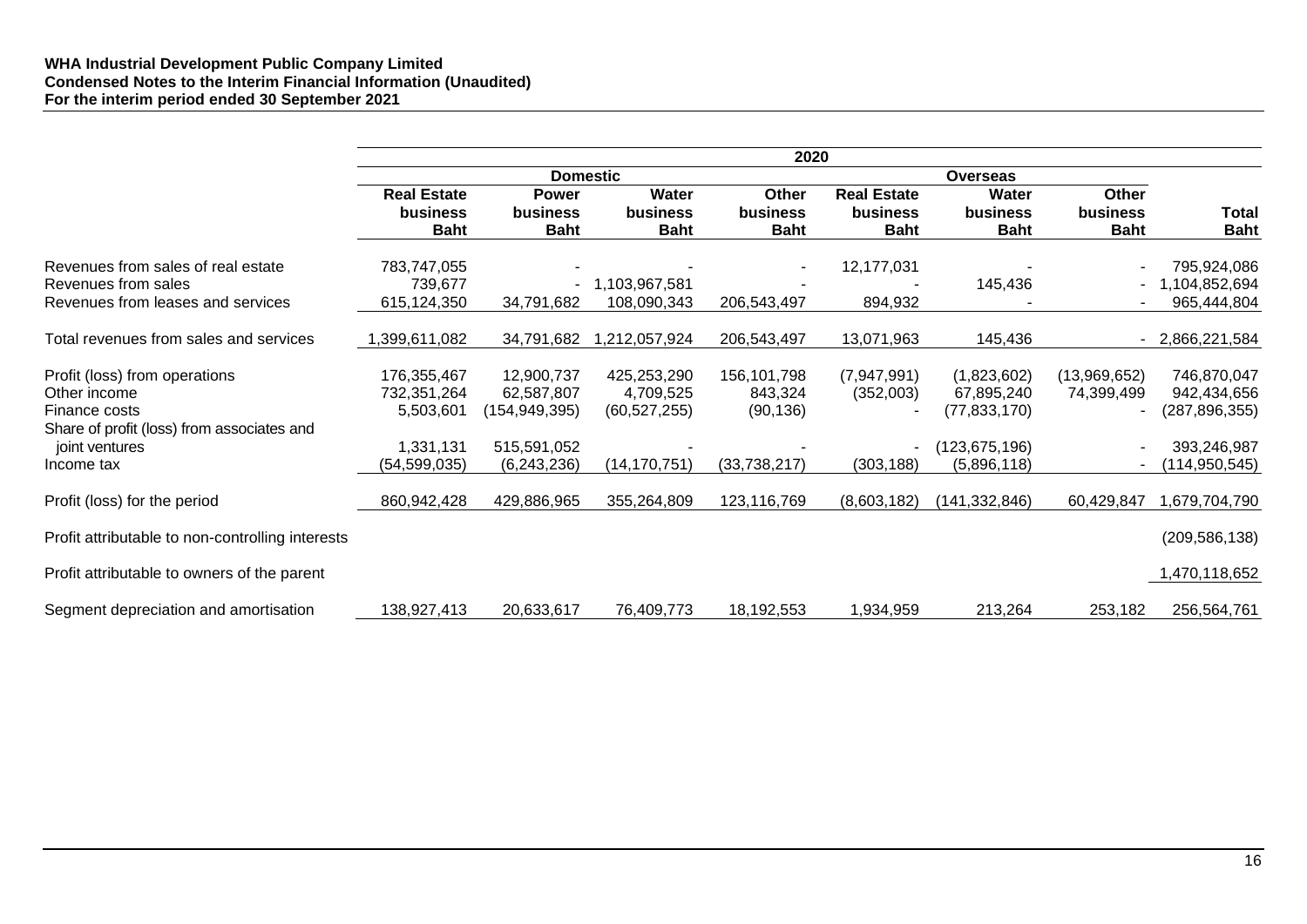Assets and liabilities information by business segment are as following:

|                                                                  |                                               |                                                |                                  | 30 September 2021                |                                                      |                                  |                                  |                                 |
|------------------------------------------------------------------|-----------------------------------------------|------------------------------------------------|----------------------------------|----------------------------------|------------------------------------------------------|----------------------------------|----------------------------------|---------------------------------|
|                                                                  |                                               | <b>Domestic</b>                                |                                  |                                  |                                                      |                                  |                                  |                                 |
|                                                                  | <b>Real Estate</b><br>business<br><b>Baht</b> | <b>Power</b><br><b>business</b><br><b>Baht</b> | Water<br>business<br><b>Baht</b> | Other<br>business<br><b>Baht</b> | <b>Real Estate</b><br><b>business</b><br><b>Baht</b> | Water<br>business<br><b>Baht</b> | Other<br>business<br><b>Baht</b> | <b>Total</b><br><b>Baht</b>     |
| Non-current assets<br>Segment non-current assets                 | 4,778,934,312                                 | 10,273,203,686                                 | 2,720,488,849                    | 353,333,181                      | 155,630,546                                          | 2,666,757,697                    | 2,999,271                        | 20,951,347,542                  |
| Other assets<br>Segment other assets<br>Unallocated other assets | 12,779,508,357                                | 284,933,082                                    | 1,101,317,849                    | 85,031,116                       | 598,367,440                                          | 18,639,322                       | 72,480,484                       | 14,940,277,650<br>9,756,040,391 |
| Total assets                                                     |                                               |                                                |                                  |                                  |                                                      |                                  |                                  | 45,647,665,583                  |
| Segment liabilities<br>Unallocated liabilities                   | 8,165,151,804                                 | 83,595,385                                     | 234,778,606                      | 131,852,397                      | 87,058,511                                           | 2,642,169,894                    | 4,889,905                        | 11,349,496,502<br>9,461,321,613 |
| <b>Total liabilities</b>                                         |                                               |                                                |                                  |                                  |                                                      |                                  |                                  | 20,810,818,115                  |

|                                                                  |                                                      |                                                |                                         | 31 December 2020                        |                                               |                                         |                                  |                                  |
|------------------------------------------------------------------|------------------------------------------------------|------------------------------------------------|-----------------------------------------|-----------------------------------------|-----------------------------------------------|-----------------------------------------|----------------------------------|----------------------------------|
|                                                                  |                                                      | <b>Domestic</b>                                |                                         |                                         |                                               | <b>Overseas</b>                         |                                  |                                  |
|                                                                  | <b>Real Estate</b><br><b>business</b><br><b>Baht</b> | <b>Power</b><br><b>business</b><br><b>Baht</b> | Water<br><b>business</b><br><b>Baht</b> | Other<br><b>business</b><br><b>Baht</b> | <b>Real Estate</b><br>business<br><b>Baht</b> | Water<br><b>business</b><br><b>Baht</b> | Other<br>business<br><b>Baht</b> | <b>Total</b><br><b>Baht</b>      |
| Non-current assets<br>Segment non-current assets                 | 4,777,809,035                                        | 10,083,487,532                                 | 2,636,277,505                           | 301,087,091                             | 138, 107, 492                                 | 2,403,086,021                           | 1,568,927                        | 20,341,423,603                   |
| Other assets<br>Segment other assets<br>Unallocated other assets | 12,804,519,168                                       | 653,586,256                                    | ,563,822,457                            | 48,091,770                              | 687,102,161                                   | 17,474,463                              | 85,500,910                       | 15,860,097,185<br>10,699,350,142 |
| Total assets                                                     |                                                      |                                                |                                         |                                         |                                               |                                         |                                  | 46,900,870,930                   |
| Segment liabilities<br>Unallocated liabilities                   | 9,049,256,743                                        | 117,554,305                                    | 273,094,317                             | 71,725,763                              | 100,160,503                                   | 2,644,186,006                           | 6,202,621                        | 12,262,180,258<br>10,228,543,699 |
| <b>Total liabilities</b>                                         |                                                      |                                                |                                         |                                         |                                               |                                         |                                  | 22,490,723,957                   |
|                                                                  |                                                      |                                                |                                         |                                         |                                               |                                         |                                  |                                  |

Non-current assets presented above are non-current assets other than financial assets measured at fair value through other comprehensive income and deferred tax assets.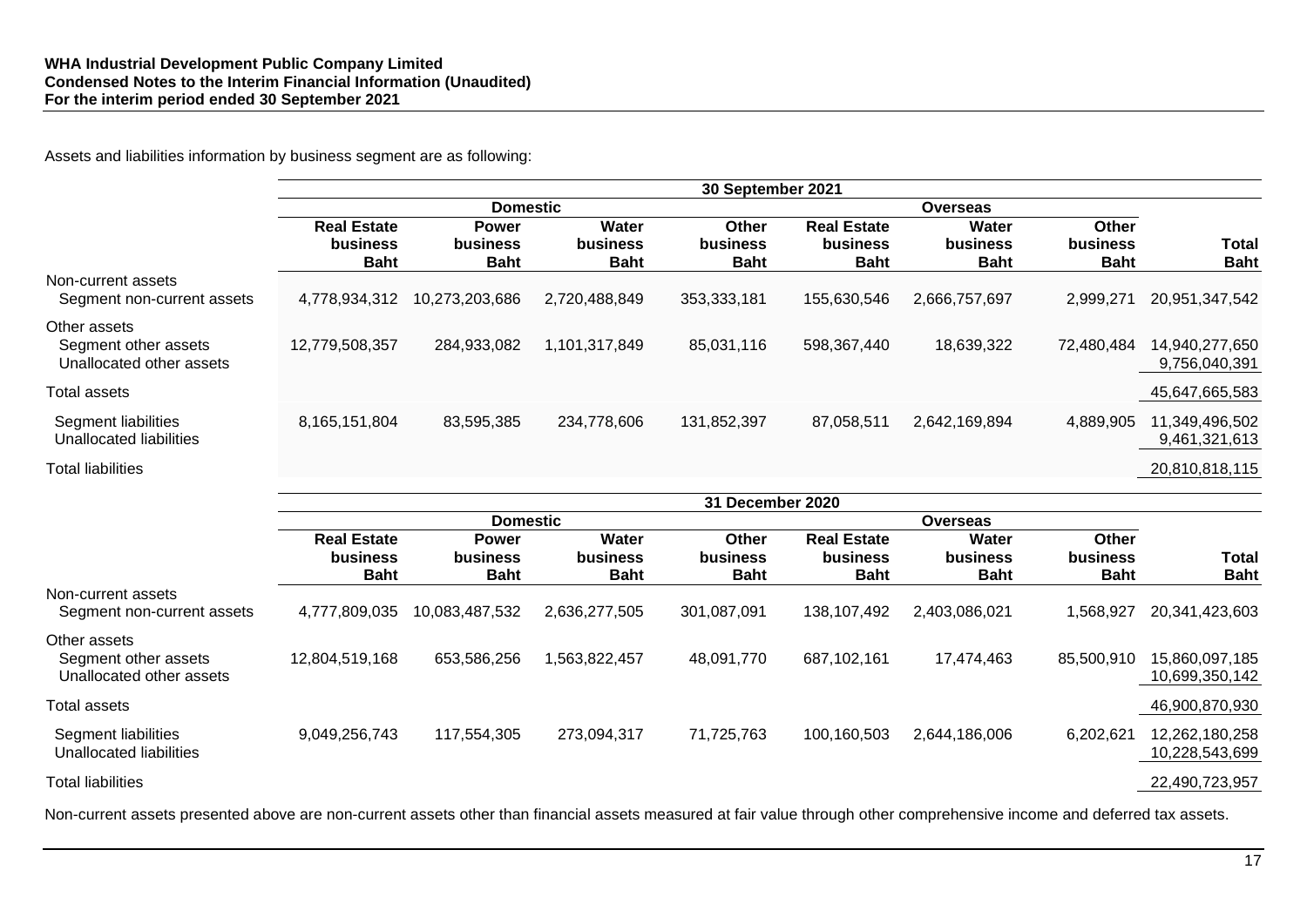## **5 Fair value**

The following table presents financial assets and liabilities that are measured at fair value:

|                         |                      |                     |                      | <b>Consolidated financial information</b> |                      |                     |  |
|-------------------------|----------------------|---------------------|----------------------|-------------------------------------------|----------------------|---------------------|--|
|                         |                      | Level 1             |                      | Level <sub>2</sub>                        | Level 3              |                     |  |
|                         | 30 September<br>2021 | 31 December<br>2020 | 30 September<br>2021 | 31 December<br>2020                       | 30 September<br>2021 | 31 December<br>2020 |  |
|                         | <b>Baht</b>          | Baht                | <b>Baht</b>          | <b>Baht</b>                               | <b>Baht</b>          | <b>Baht</b>         |  |
| <b>Assets</b>           |                      |                     |                      |                                           |                      |                     |  |
| <b>Real Estate</b>      |                      |                     |                      |                                           |                      |                     |  |
| <b>Investment Trust</b> | 1,153,493,944        | 964,425,472         |                      |                                           |                      |                     |  |
| Unquoted equity         |                      |                     |                      |                                           |                      |                     |  |
| investments             |                      |                     |                      |                                           | 405,478,018          | 414,000,178         |  |
|                         |                      |                     |                      |                                           |                      |                     |  |
| <b>Total assets</b>     | 1,153,493,944        | 964,425,472         |                      |                                           | 405,478,018          | 414,000,178         |  |
|                         |                      |                     |                      |                                           |                      |                     |  |
|                         |                      |                     |                      | Separate financial information            |                      |                     |  |
|                         | Level 1              |                     |                      | Level <sub>2</sub>                        |                      | Level 3             |  |
|                         | 30 September         | 31 December         | 30 September         | 31 December                               | 30 September         | 31 December         |  |
|                         | 2021                 | 2020                | 2021                 | 2020                                      | 2021                 | 2020                |  |
|                         | Baht                 | <b>Baht</b>         | <b>Baht</b>          | <b>Baht</b>                               | <b>Baht</b>          | <b>Baht</b>         |  |
| <b>Assets</b>           |                      |                     |                      |                                           |                      |                     |  |
| <b>Real Estate</b>      |                      |                     |                      |                                           |                      |                     |  |
| <b>Investment Trust</b> | 1,153,493,944        | 964,425,472         |                      |                                           |                      |                     |  |
|                         |                      |                     |                      |                                           |                      |                     |  |
| <b>Total assets</b>     | 1,153,493,944        | 964,425,472         |                      |                                           |                      |                     |  |

*Valuation techniques used to measure fair value level 1*

The fair values of financial instruments in level 1 are based on last quoted bid price by reference to the Stock Exchange of Thailand or Net Asset Value (NAV) announced by the Asset Management Company.

#### *Valuation techniques used to measure fair value level 3*

Management and valuation teams discuss valuation processes and results quarterly.

Fair value of unquoted equity investments is determined using valuation techniques as follows:

- 1) Comparable companies market multiples which is estimated based on public companies' enterprise value that are, in opinion of the Group, in a comparable financial position with the counterparty in the contract.
- 2) Valuation techniques based on cash flow projections based on financial budget approved by management covering an eight-year period.

The following table summarises the quantitative information about the significant unobservable inputs used in level 3 fair value measurements and relationship of unobservable inputs to fair value.

|                                                | <b>Consolidated financial information</b> |                      |                                                                |                  |  |  |  |  |  |  |
|------------------------------------------------|-------------------------------------------|----------------------|----------------------------------------------------------------|------------------|--|--|--|--|--|--|
|                                                |                                           | Change in fair value |                                                                |                  |  |  |  |  |  |  |
|                                                |                                           |                      | Range of inputs Movement Increase in inputs Decrease in inputs |                  |  |  |  |  |  |  |
| <b>Adjusted EBITDA</b><br>Discount for lack of | Baht (1) - 48 Million                     | $1\%$                | Increase by 0.3%                                               | Decrease by 0.3% |  |  |  |  |  |  |
| marketability<br>Risk-adjusted                 | 15%                                       | $1\%$                | Decrease by 0.3%                                               | Increase by 0.3% |  |  |  |  |  |  |
| discount rate                                  | 5%                                        | 1%                   | Decrease by 3%                                                 | Increase by 3%   |  |  |  |  |  |  |

The Group did not have any transfers between levels during the period.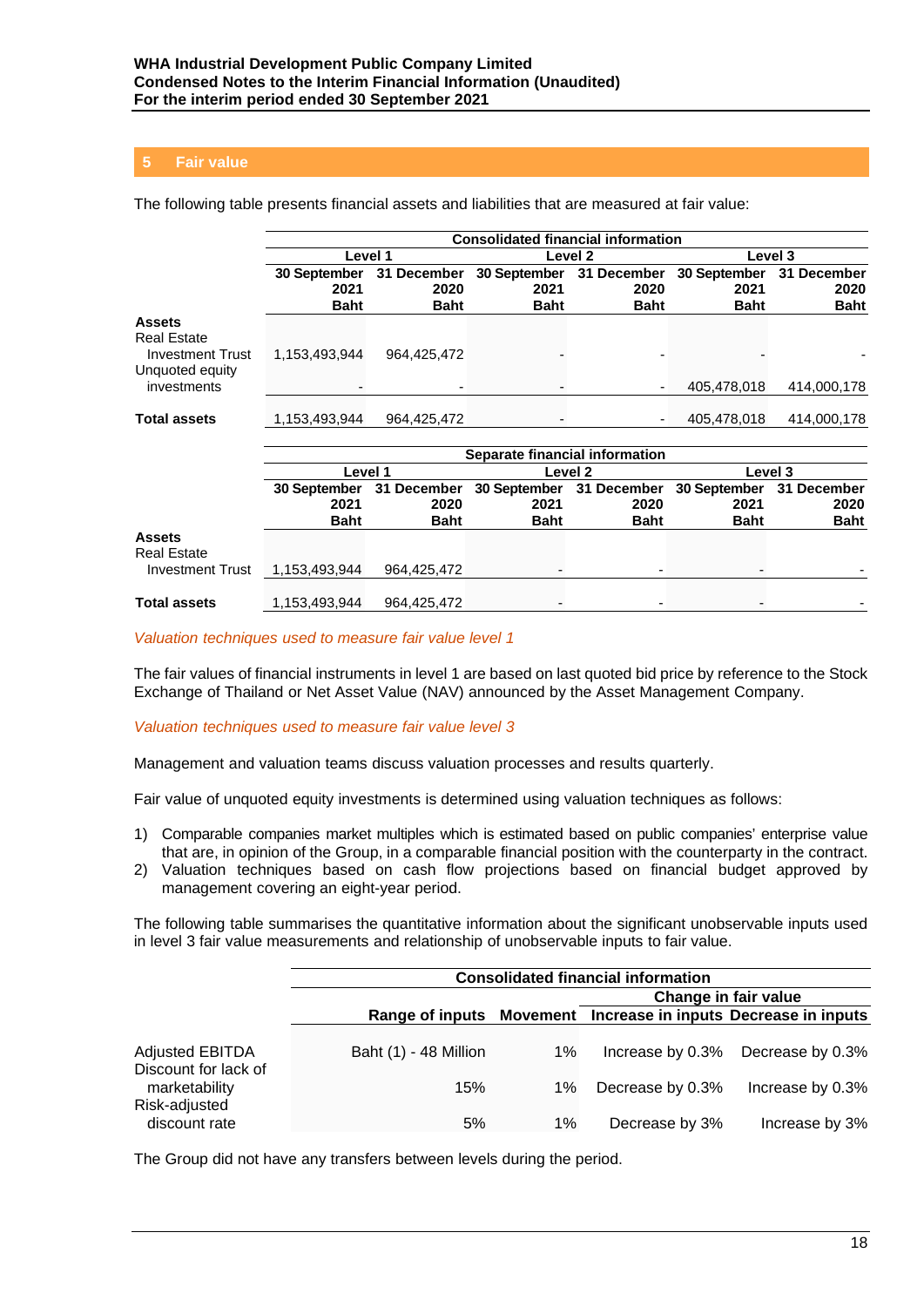The following table shows fair values and carrying amounts of financial assets and financial liabilities that are not measured at fair value by category, excluding those with the carrying amount approximates fair value.

|                                         | <b>Consolidated</b><br>financial information |               | <b>Separate</b><br>financial information        |                                  |  |
|-----------------------------------------|----------------------------------------------|---------------|-------------------------------------------------|----------------------------------|--|
|                                         | <b>Carrying mount</b><br><b>Baht</b>         | <b>Baht</b>   | <b>Fair value Carrying mount</b><br><b>Baht</b> | <b>Fair value</b><br><b>Baht</b> |  |
| <b>Liabilities</b><br><b>Debentures</b> | 9,100,784,696                                | 9,125,224,253 | ۰                                               |                                  |  |
| <b>Total liabilities</b>                | 9,100,784,696                                | 9,125,224,253 | ٠                                               |                                  |  |

The fair values of debentures are based on clean price announced by Thai Bond Market Association that are within level 2 of the fair value hierarchy.

### **6 Trade receivables**

Trade receivables, included in trade and other receivables in statements of financial position, can analyse aging as follows:

|                       | <b>Consolidated</b><br>financial information |                     | <b>Separate</b><br>financial information |                     |  |
|-----------------------|----------------------------------------------|---------------------|------------------------------------------|---------------------|--|
|                       | 30 September<br>2021                         | 31 December<br>2020 | 30 September<br>2021                     | 31 December<br>2020 |  |
|                       | <b>Baht</b>                                  | <b>Baht</b>         | <b>Baht</b>                              | <b>Baht</b>         |  |
| Within due<br>Overdue | 232,943,474                                  | 198,658,096         | 22,406,459                               | 54,999,286          |  |
| Up to 3 months        | 73,541,820                                   | 33,160,068          | 2,927,550                                | 1,118,322           |  |
| $3 - 6$ months        | 1,854,806                                    | 813,570             | 550.497                                  | 355,867             |  |
| $6 - 12$ months       | 57,363                                       | 955.374             |                                          | 443,497             |  |
| Over 12 months        | 10.182.101                                   | 15.531.904          |                                          | 1,073,708           |  |
|                       |                                              |                     |                                          |                     |  |
|                       | 318,579,564                                  | 249,119,012         | 25,884,506                               | 57,990,680          |  |
| Less Loss allowance   | (12, 592, 168)                               | (18, 340, 033)      | (451, 508)                               | (1,987,299)         |  |
|                       |                                              |                     |                                          |                     |  |
| <b>Total</b>          | 305.987.396                                  | 230,778,979         | 25.432.998                               | 56,003,381          |  |

#### **7 Real estate development costs**

Movements of real estate development costs during the nine-month period ended 30 September 2021 are as follows:

|                                                                                                                                       | <b>Consolidated</b><br>financial<br>information<br><b>Baht</b>                 | <b>Separate</b><br>financial<br>information<br><b>Baht</b> |
|---------------------------------------------------------------------------------------------------------------------------------------|--------------------------------------------------------------------------------|------------------------------------------------------------|
| Opening net book amount<br>Additions<br>Transfer to investment properties<br>Currency translation differences<br>Recognise as expense | 10,877,544,770<br>780,260,400<br>(93, 293, 501)<br>62,187,886<br>(440,807,109) | 1,841,197,343<br>243,210,853<br>(182, 471, 958)            |
| Closing net book amount                                                                                                               | 11,185,892,446                                                                 | 1,901,936,238                                              |

The Group transferred real estate development costs to investment property due to change in use.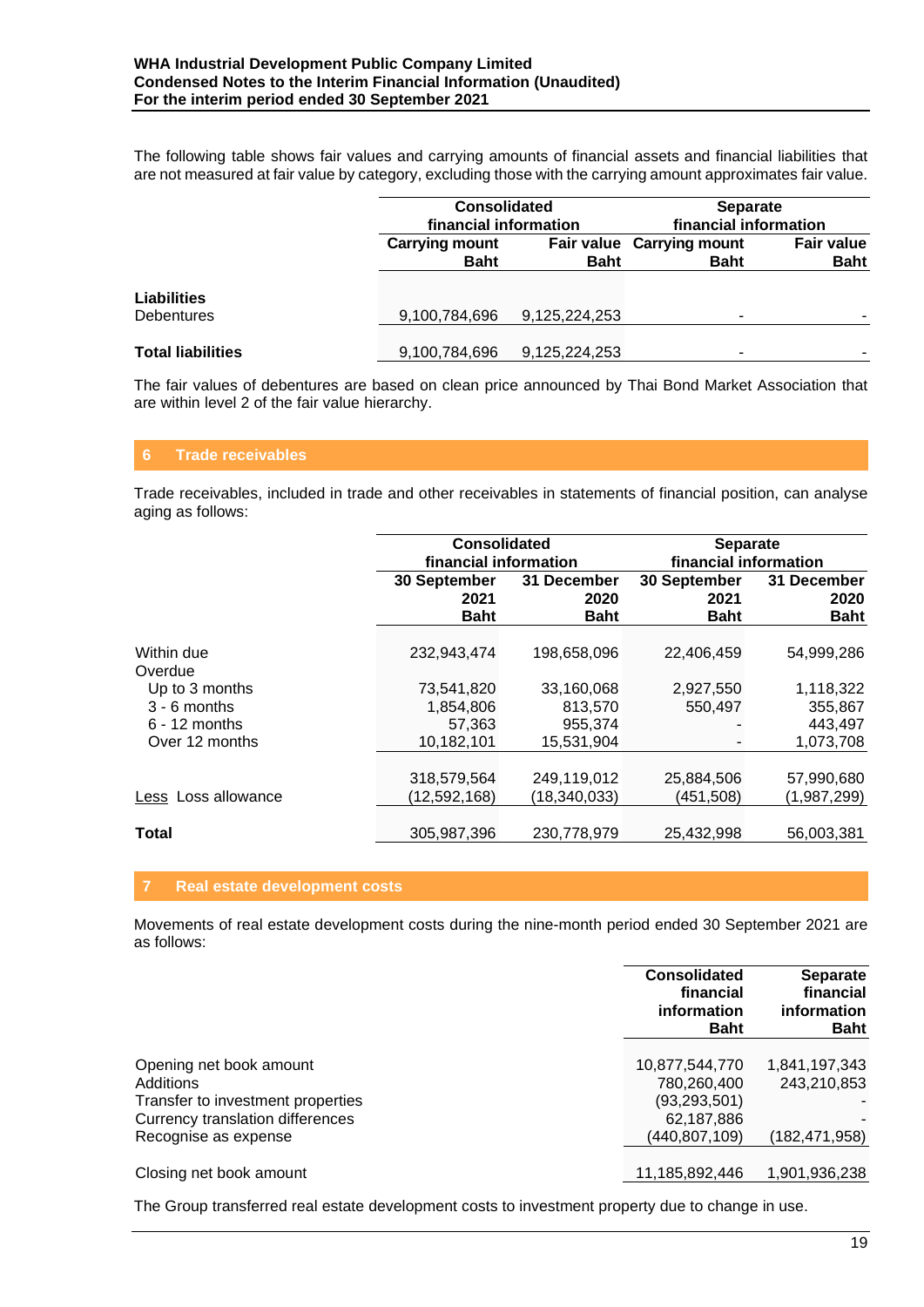### **8 Dividend**

At the Company's shareholder's meeting on 26 April 2021, the meeting approved a dividend at Baht 0.1442 per share amounting to a total of Baht 1,399 million. The Company paid dividend on 21 May 2021.

At the Board of Directors' meeting on 27 April 2020, the meeting approved an interim dividend at Baht 0.2060 per share amounting to a total of Baht 1,999 million. The Company paid dividend on 21 May 2020.

## **9 Related-party transactions**

The Company is controlled by WHA Corporation Public Company Limited, a company incorporated in Thailand, by indirectly owns in WHA Venture Holdings Co., Ltd. which owns 98.54% of the Company's shares. The remaining 1.46% of the shares are widely held.

Additional information for transactions with related parties are as follows:

#### *Transactions*

|                                   | <b>Consolidated</b>   |             | <b>Separate</b>       |             |  |
|-----------------------------------|-----------------------|-------------|-----------------------|-------------|--|
| For the three-month period        | financial information |             | financial information |             |  |
| ended 30 September                | 2021                  | 2020        | 2021                  | 2020        |  |
|                                   | <b>Baht</b>           | <b>Baht</b> | <b>Baht</b>           | <b>Baht</b> |  |
| <b>Ultimate Parent</b>            |                       |             |                       |             |  |
| Revenues from sales               | 4,140                 |             |                       |             |  |
| Revenues from leases and services | 1,152,043             | 1,131,187   | 46,264                |             |  |
| Administrative expenses           | 7,627,660             | 643,248     | 4,733,167             | 271,248     |  |
| Finance costs                     | 584,714               |             | 354,883               |             |  |
| <b>Parent</b>                     |                       |             |                       |             |  |
| Interest income                   | 47,398,575            | 53,824,676  | 47,398,575            | 53,824,676  |  |
| <b>Subsidiaries</b>               |                       |             |                       |             |  |
| Revenues from sales               |                       |             | 12,206,153            | 11,065,038  |  |
| Revenues from leases and services |                       |             | 2,549,506             | 2,717,045   |  |
| Other income                      |                       |             | 105,000               | 105,000     |  |
| Commission and management income  |                       |             | 22,852,534            | 20,072,641  |  |
| Deferred leasehold right income   |                       |             | 2,935,000             | 2,935,000   |  |
| Dividend income                   |                       |             | 155,499,776           | 228,499,685 |  |
| Interest income                   |                       |             | 8,029,048             | 11,539,000  |  |
| Costs of leases and services      |                       |             | 900,000               | 2,177,570   |  |
| Administrative expenses           |                       |             | 254,926               |             |  |
| Finance costs                     |                       |             | 19,700,438            | 15,508,687  |  |
| <b>Associates</b>                 |                       |             |                       |             |  |
| Revenues from sales               | 55,168,865            | 51,094,820  |                       |             |  |
| Revenues from leases and services | 11,269,852            | 10,677,462  | 229,700               | 211,511     |  |
| Other income                      | 4,264,052             | 4,651,238   |                       | 6,865       |  |
| Commission and management income  | 3,487,707             | 3,449,118   | 3,487,707             | 3,449,118   |  |
| Dividend income                   |                       |             |                       | 9,817,726   |  |
| Joint ventures                    |                       |             |                       |             |  |
| Revenues from sales               | 2,295,187             | 2,153,020   |                       |             |  |
| Revenues from leases and services | 1,877,845             | 1,476,267   | 1,128,657             | 1,107,551   |  |
| Commission and management income  | 1,041,155             | 873,373     | 160,000               |             |  |
| Interest income                   | 2,900,336             | 2,803,698   | 257,214               | 13,452      |  |
| <b>Other related parties</b>      |                       |             |                       |             |  |
| Revenues from leases and services | 2,548,907             | 1,577,828   | 374,556               | 285,463     |  |
| Interest income                   | 47,135                | 51,419      |                       |             |  |
| Costs of leases and services      | 997,066               | 531,509     | 72,840                | 44,118      |  |
| Administrative expenses           | 454,749               | 473,284     | 283,066               | 319,029     |  |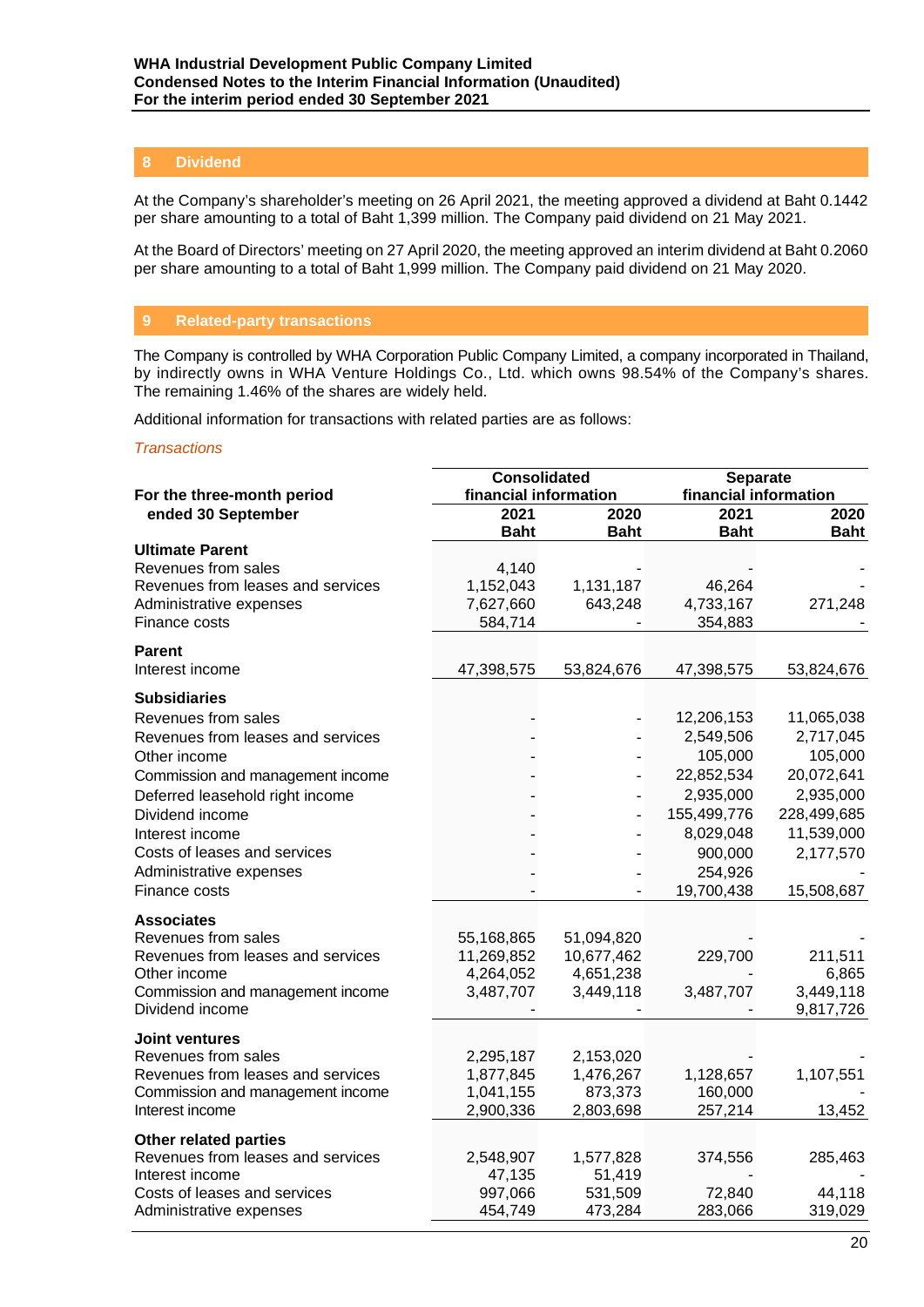|                                                     | <b>Consolidated</b>   |             | <b>Separate</b>       |             |  |
|-----------------------------------------------------|-----------------------|-------------|-----------------------|-------------|--|
| For the nine-month period                           | financial information |             | financial information |             |  |
| ended 30 September                                  | 2021                  | 2020        | 2021                  | 2020        |  |
|                                                     | <b>Baht</b>           | <b>Baht</b> | <b>Baht</b>           | <b>Baht</b> |  |
|                                                     |                       |             |                       |             |  |
| <b>Ultimate Parent</b>                              |                       |             |                       |             |  |
| Revenues from sales                                 | 4,140                 |             |                       |             |  |
| Revenues from leases and services                   | 3,424,731             | 3,464,725   | 93,043                |             |  |
| Administrative expenses                             | 20,620,703            | 1,291,635   | 12,754,472            | 372,700     |  |
| Finance costs                                       | 1,582,076             |             | 956,536               |             |  |
|                                                     |                       |             |                       |             |  |
| <b>Parent</b>                                       |                       |             |                       |             |  |
| Interest income                                     | 151,361,479           | 193,665,418 | 151,361,479           | 193,665,418 |  |
| <b>Subsidiaries</b>                                 |                       |             |                       |             |  |
| Revenues from sales                                 |                       |             | 44,470,245            | 36,648,279  |  |
| Revenues from leases and services                   |                       |             | 7,281,440             | 6,009,137   |  |
| Other income                                        |                       |             | 314,661               | 314,661     |  |
| Commission and management income                    |                       |             | 69,886,351            | 68,281,053  |  |
| Deferred leasehold right income                     |                       |             | 8,805,000             | 8,805,000   |  |
| Dividend income                                     |                       |             | 1,252,675,884         | 899,797,582 |  |
| Interest income                                     |                       |             | 23,682,112            | 38,941,082  |  |
| Costs of leases and services                        |                       |             | 2,700,000             | 3,977,570   |  |
| Administrative expenses                             |                       |             | 509,851               | 1,076       |  |
| Finance costs                                       |                       |             | 59,164,458            | 51,465,928  |  |
|                                                     |                       |             |                       |             |  |
| <b>Associates</b>                                   |                       |             |                       |             |  |
| Revenues from sales                                 | 159,945,115           | 150,913,994 |                       |             |  |
| Revenues from leases and services                   | 36,266,943            | 33,216,213  | 689,099               | 645,506     |  |
| Other income                                        | 12,808,667            | 14,222,595  | 7,199                 | 15,006      |  |
| Commission and management income<br>Dividend income | 10,787,577            | 10,580,348  | 10,787,577            | 10,580,348  |  |
|                                                     |                       |             | 8,954,629             | 20,067,001  |  |
| <b>Joint ventures</b>                               |                       |             |                       |             |  |
| Revenues from sales                                 | 6,213,048             | 6,424,097   |                       |             |  |
| Revenues from leases and services                   | 5,740,197             | 5,265,173   | 4,085,996             | 4,008,712   |  |
| Other income                                        |                       | 146,309     |                       |             |  |
| Commission and management income                    | 3,046,085             | 2,540,873   | 440,000               |             |  |
| Interest income                                     | 8,125,187             | 9,871,545   | 282,009               | 13,452      |  |
| <b>Other related parties</b>                        |                       |             |                       |             |  |
| Revenues from leases and services                   | 7,934,599             | 2,757,160   | 1,029,644             | 683,839     |  |
| Interest income                                     | 142,847               | 116,405     |                       |             |  |
| Costs of leases and services                        | 2,563,780             | 747,244     | 92,840                | 50,000      |  |
| Administrative expenses                             | 1,873,995             | 1,564,790   | 1,287,952             | 1,042,194   |  |
|                                                     |                       |             |                       |             |  |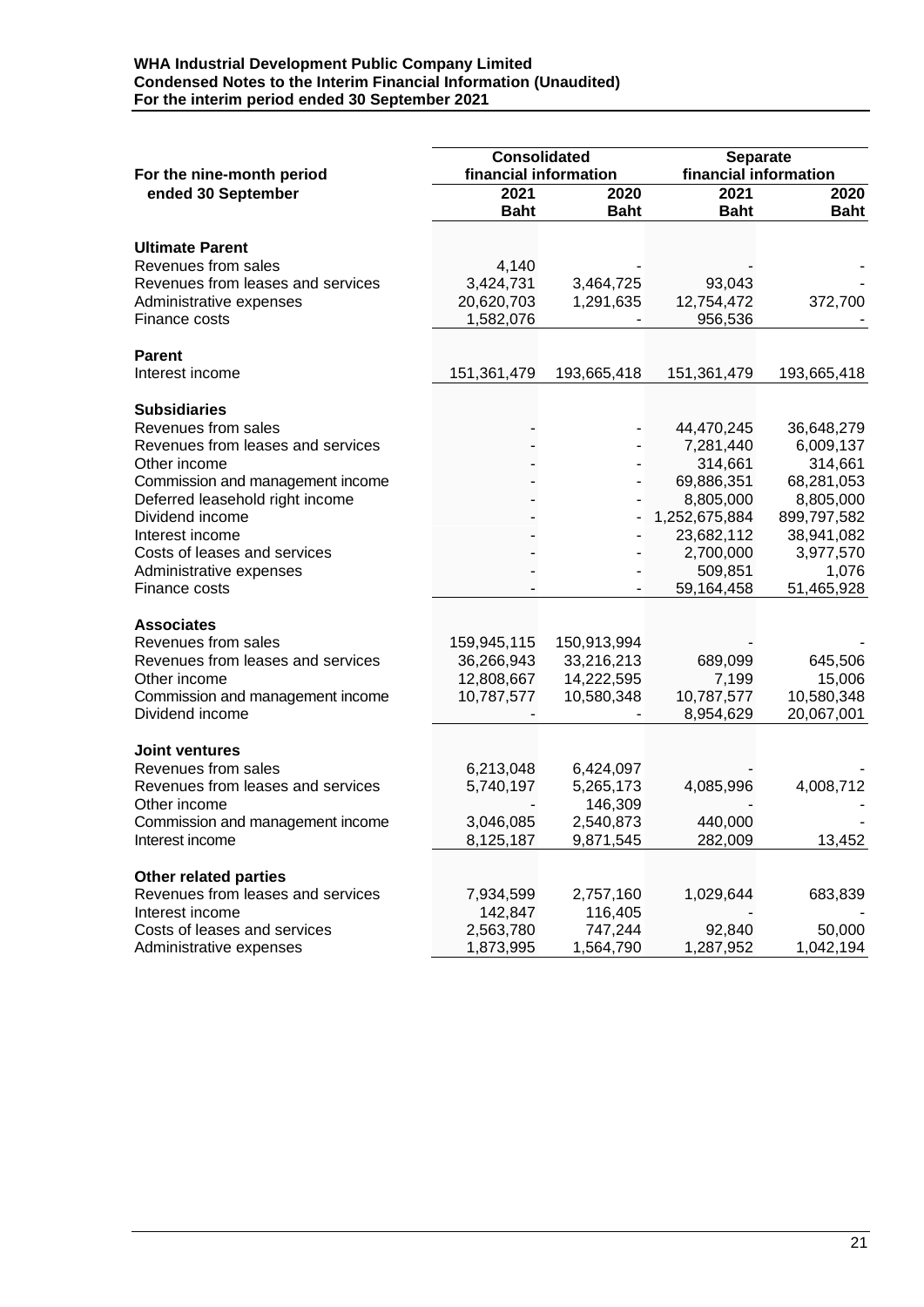### *Outstanding balances*

|                       | <b>Consolidated</b><br>financial information |                             | <b>Separate</b><br>financial information |                     |  |
|-----------------------|----------------------------------------------|-----------------------------|------------------------------------------|---------------------|--|
|                       | 30 September                                 | 30 September<br>31 December |                                          | 31 December         |  |
|                       | 2021<br><b>Baht</b>                          | 2020<br><b>Baht</b>         | 2021<br><b>Baht</b>                      | 2020<br><b>Baht</b> |  |
| <b>Receivables</b>    |                                              |                             |                                          |                     |  |
| Ultimate parent       | 750,350                                      | 692,567                     |                                          |                     |  |
| Parent                | 44,032,329                                   | 99,806,762                  | 44,032,329                               | 99,806,762          |  |
| <b>Subsidiaries</b>   |                                              |                             | 87,567,018                               | 81,214,263          |  |
| Associates            | 26,138,238                                   | 22,305,207                  | 1,582,621                                | 1,771,249           |  |
| Joint ventures        | 6,897,641                                    | 2,847,340                   | 397,943                                  | 30,335              |  |
| Other related parties | 825,772                                      | 499,298                     | 356,936                                  | 145,389             |  |
| Total                 | 78,644,330                                   | 126, 151, 174               | 133,936,847                              | 182,967,998         |  |
|                       |                                              |                             |                                          |                     |  |
| <b>Payables</b>       |                                              |                             |                                          |                     |  |
| Ultimate parent       | 508,665                                      | 447,260                     | 210,134                                  | 181,900             |  |
| <b>Subsidiaries</b>   |                                              |                             | 236,116,002                              | 185,852,616         |  |
| Other related parties | 4,633,952                                    | 5,908,648                   | 4,397                                    | 125,233             |  |
|                       |                                              |                             |                                          |                     |  |
| <b>Total</b>          | 5,142,617                                    | 6,355,908                   | 236,330,533                              | 186,159,749         |  |

# *Key management compensation*

Key management includes directors (executive and non-executive), members of the Executive Committee. The compensation paid or payable to key management is as follows:

| For the three-month period                      | <b>Consolidated</b><br>financial information |                         | <b>Separate</b><br>financial information |                       |
|-------------------------------------------------|----------------------------------------------|-------------------------|------------------------------------------|-----------------------|
| ended 30 September                              | 2021<br><b>Baht</b>                          | 2020<br><b>Baht</b>     | 2021<br>Baht                             | 2020<br><b>Baht</b>   |
| Salaries and other short-term                   |                                              |                         |                                          |                       |
| employee benefits<br><b>Retirement benefits</b> | 71,283,292<br>1,969,284                      | 76,921,491<br>1,827,717 | 56,974,967<br>876,714                    | 60,901,021<br>821,289 |
| Total                                           | 73,252,576                                   | 78,749,208              | 57,851,681                               | 61,722,310            |
|                                                 | <b>Consolidated</b>                          |                         | <b>Separate</b>                          |                       |
| For the nine-month period                       | financial information                        |                         | financial information                    |                       |
| ended 30 September                              | 2021<br><b>Baht</b>                          | 2020<br><b>Baht</b>     | 2021<br>Baht                             | 2020<br><b>Baht</b>   |
| Salaries and other short-term                   |                                              |                         |                                          |                       |
| employee benefits                               | 222,955,854                                  | 218,005,634             | 172,172,003                              | 162,089,785           |
| <b>Retirement benefits</b>                      | 5,907,853                                    | 5,483,151               | 2,630,144                                | 2,463,869             |
| Total                                           | 228,863,707                                  | 223,488,785             | 174,802,147                              | 164,553,654           |